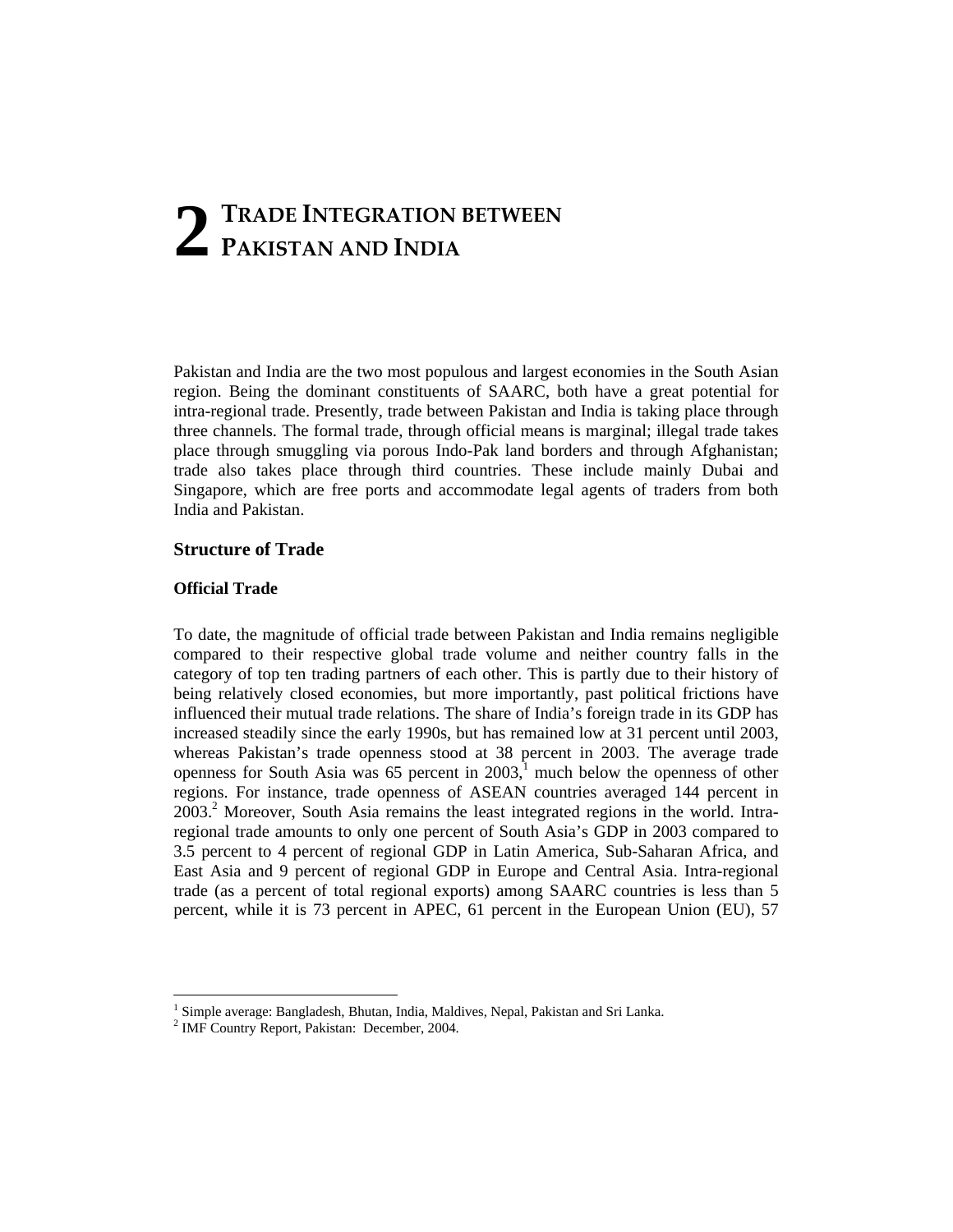percent in the North American Free Trade Area (NAFTA) and 23 percent in the Association of South-East Asian Nations (ASEAN).<sup>3</sup>

 As for bilateral trade, Pakistan's total merchandise trade with India (imports plus exports) contributed a meager 3 percent (on average) of the overall trade during the last five years ending 2004-05.The share of India in Pakistan's total exports remained less than one percent, whereas in total imports, it fluctuated within a narrow range of 1.24 to 2.66 percent **(**see **Table 1).** Similarly, the share of Pakistan in India's total exports averaged 0.45 percent whereas in imports it constituted only 0.11 percent during the period 1999-00 to 2003-04. During FY05, Pakistan accounted for only 0.63 percent of India's total exports worth \$79.2 billion to the rest of the world and 0.09 percent of the Indian total imports equivalent to \$107.1 billion. Using fixed effects-gravity model of

## **Table 1: Pakistan's Overall Trade Pattern with India**

| % Share in<br>% Share in<br><b>Trade Balance</b><br><b>Pakistan Exports</b><br><b>Pakistan Imports</b><br>Period<br>Pakistan<br>Pakistan<br>with India<br>to India<br>from India<br><b>Total Exports</b><br><b>Total Imports</b><br>41.60<br>0.51<br>63.99<br>0.62<br>$-22.39$<br>1994-95<br>0.80<br>40.74<br>0.47<br>1995-96<br>94.50<br>$-53.76$<br>36.13<br>0.43<br>1.72<br>1996-97<br>204.66<br>$-168.53$<br>88.97<br>1.03<br>153.41<br>1.52<br>1997-98<br>$-64.45$<br>2.25<br>145.60<br>1.54<br>29.12<br>1998-99<br>174.72<br>1.24<br>1999-00<br>0.63<br>127.35<br>$-73.70$<br>53.65<br>2000-01<br>55.40<br>235.09<br>2.19<br>0.60<br>$-179.69$<br>1.80<br>2001-02<br>49.20<br>0.54<br>186.50<br>$-137.30$<br>70.70<br>0.63<br>1.36<br>2002-03<br>166.50<br>$-95.80$<br>0.76<br>2003-04<br>93.70<br>382.40<br>2.45<br>$-288.70$<br>2004-05<br>288.20<br>2.00<br>$-260.00$<br>548.20<br>2.66 | (Million US\$) |  |  |  |
|--------------------------------------------------------------------------------------------------------------------------------------------------------------------------------------------------------------------------------------------------------------------------------------------------------------------------------------------------------------------------------------------------------------------------------------------------------------------------------------------------------------------------------------------------------------------------------------------------------------------------------------------------------------------------------------------------------------------------------------------------------------------------------------------------------------------------------------------------------------------------------------------------|----------------|--|--|--|
|                                                                                                                                                                                                                                                                                                                                                                                                                                                                                                                                                                                                                                                                                                                                                                                                                                                                                                  |                |  |  |  |
|                                                                                                                                                                                                                                                                                                                                                                                                                                                                                                                                                                                                                                                                                                                                                                                                                                                                                                  |                |  |  |  |
|                                                                                                                                                                                                                                                                                                                                                                                                                                                                                                                                                                                                                                                                                                                                                                                                                                                                                                  |                |  |  |  |
|                                                                                                                                                                                                                                                                                                                                                                                                                                                                                                                                                                                                                                                                                                                                                                                                                                                                                                  |                |  |  |  |
|                                                                                                                                                                                                                                                                                                                                                                                                                                                                                                                                                                                                                                                                                                                                                                                                                                                                                                  |                |  |  |  |
|                                                                                                                                                                                                                                                                                                                                                                                                                                                                                                                                                                                                                                                                                                                                                                                                                                                                                                  |                |  |  |  |
|                                                                                                                                                                                                                                                                                                                                                                                                                                                                                                                                                                                                                                                                                                                                                                                                                                                                                                  |                |  |  |  |
|                                                                                                                                                                                                                                                                                                                                                                                                                                                                                                                                                                                                                                                                                                                                                                                                                                                                                                  |                |  |  |  |
|                                                                                                                                                                                                                                                                                                                                                                                                                                                                                                                                                                                                                                                                                                                                                                                                                                                                                                  |                |  |  |  |
|                                                                                                                                                                                                                                                                                                                                                                                                                                                                                                                                                                                                                                                                                                                                                                                                                                                                                                  |                |  |  |  |
|                                                                                                                                                                                                                                                                                                                                                                                                                                                                                                                                                                                                                                                                                                                                                                                                                                                                                                  |                |  |  |  |
|                                                                                                                                                                                                                                                                                                                                                                                                                                                                                                                                                                                                                                                                                                                                                                                                                                                                                                  |                |  |  |  |

Source: Federal Bureau of Statistics

 $\overline{a}$ 

bilateral trade based on 2001 data, a World Bank study has estimated that if normal relations had prevailed, the Indo-Pak trade would have been \$1.85 billion,<sup>4</sup> which is substantially higher than the actual trade worth \$836 million in FY05.

 The growth in bilateral trade over the years has also been dismal and quite volatile. In absolute terms, Pakistan's exports to India (except for FY99) have remained low, and on average have amounted to \$70 million per annum during the decade ending FY04, with an average variation of around \$41 million. On the other hand, Pakistan imported, on average, \$176 million worth of goods from India, resulting in a persistent trade

<sup>&</sup>lt;sup>3</sup>GEP, World Bank Report, 2005; India Country Note, the World Bank/IMF Annual Meetings, October 2004.

<sup>&</sup>lt;sup>4</sup> SBP Governor's Speeches: Economic Development in South Asia and the Impact of Globalization, July 2004.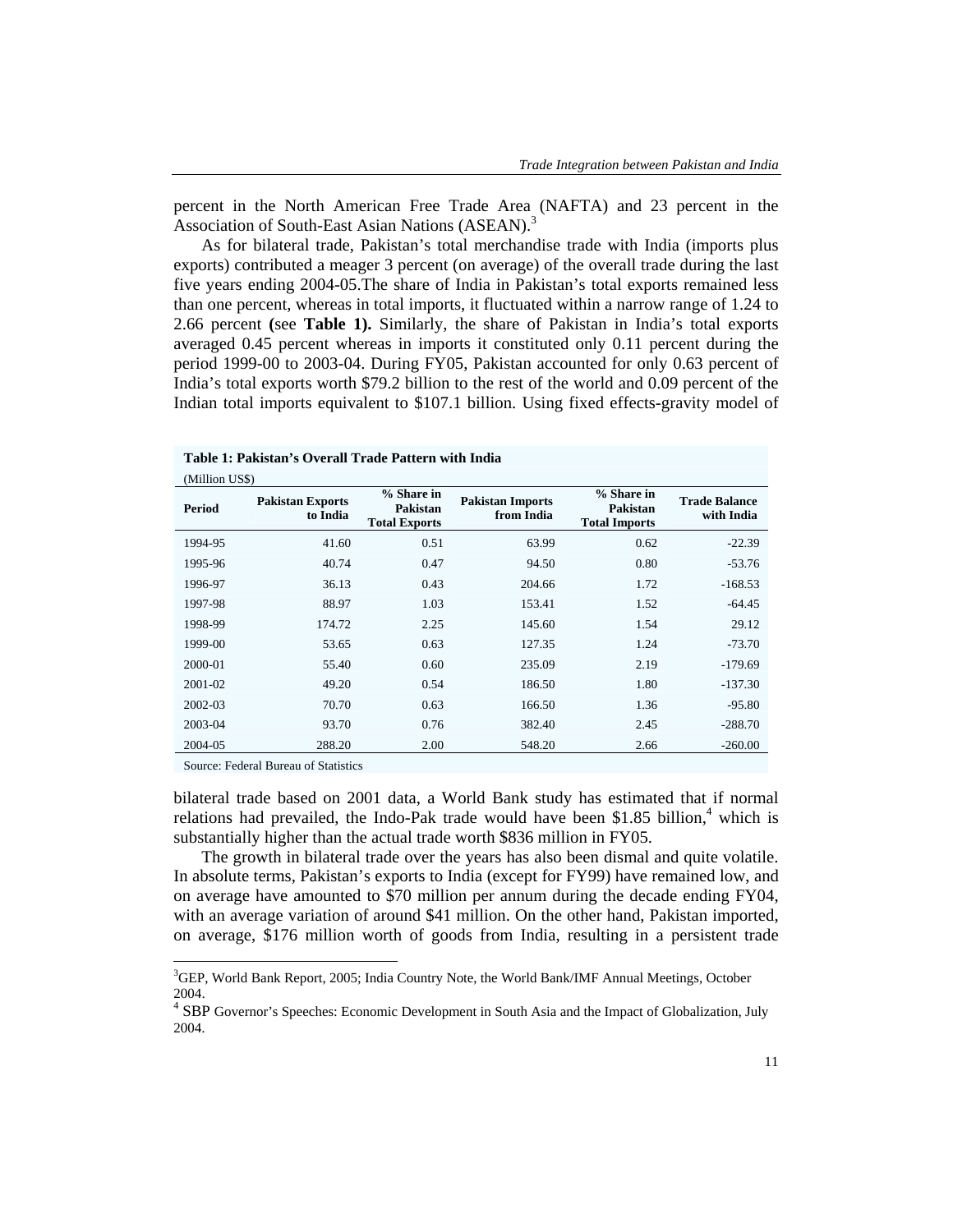deficit (except in FY99) against Pakistan. The magnitude of trade deficit shot up to \$288.7 million in 2003-04 (the highest during the last ten years) mainly due to enhanced imports under the groups of organic chemicals and ores, slag and ashes (+\$99.4 million) as well as an exceptional import of raw cotton worth \$64.8 million in the wake of low cotton production in FY04. Although exports to India rose sharply to \$288.2 million during FY05 but enlarged imports from India worth \$548.2 million resulted in a trade deficit of \$260.0 million.

 The commodity-wise composition of Pakistan's trade with India during the past five years ended FY04 indicated that, on average, over 90 percent of Pakistan's exports to India fall under just six broad categories and accounted for 40 percent of the total number of items exported in a year **(Annexure I).** Out of six, the two broad categories of Pakistan's major exports to India consist of edible fruits and nuts (fresh and dry) and vegetables roots/tubers. Fruits and dry fruits alone contributed, on average, 45 percent of the total exports to India during the last five years. Generally, Pakistan's exports consist of more raw material than finished products. These consists mainly of edible fruits and nuts (fresh/dry), crude vegetable material (vegetables roots/tubers), cotton, other made up textiles articles, woven cloth, and oil seeds (miscellaneous grains and fruits). In addition to these items, some other items have been exported occasionally which include: cereals, sugar and sugar confectionary, wool fine/ coarse and animal hair, petroleum products (mineral fuel/oil/wax and bituminous), natural pearls and other precious stones, tin and articles, etc. The total number of items being exported to India rose from 140 in FY00 to 203 in FY04.

 On the other hand, a commodity-wise break-up of Pakistan's imports from India shows that about 49-58 percent of the total number of items imported in a year accounted for about 91 percent of the aggregate value of imports. Pakistan's major imports from India cover a wide range of products. The items in the category of industrial raw material include: organic chemicals, residue/waste from food industry, iron and steel, rubber and plastics articles, tanning and dyeing material, etc. **(Annexure II).** While some other major items cover various kinds of coffee, tea and spices, there have been some occasionally imported items such as sugar and sugar confectionary, cotton, vegetables or oil seeds, pharmaceutical products, etc. Over the years, the share of organic chemicals imports have increased, which on average stood close to one-third of the total imports. However, during the last two years, the import of iron ores, slag and ashes has been quite significant, with a share of 12.2 percent in FY03 and 8.1 percent in FY04. Moreover, the total number of items being imported from India has also increased over time. The import list covered 716 items during FY04, which was 60.2 percent higher than the 447 items on the list in FY00.

## **Informal Trade**

Informal trade generally takes place due to the following reasons: i) restrictions on import of specific items for various reasons such as health issues, religious beliefs or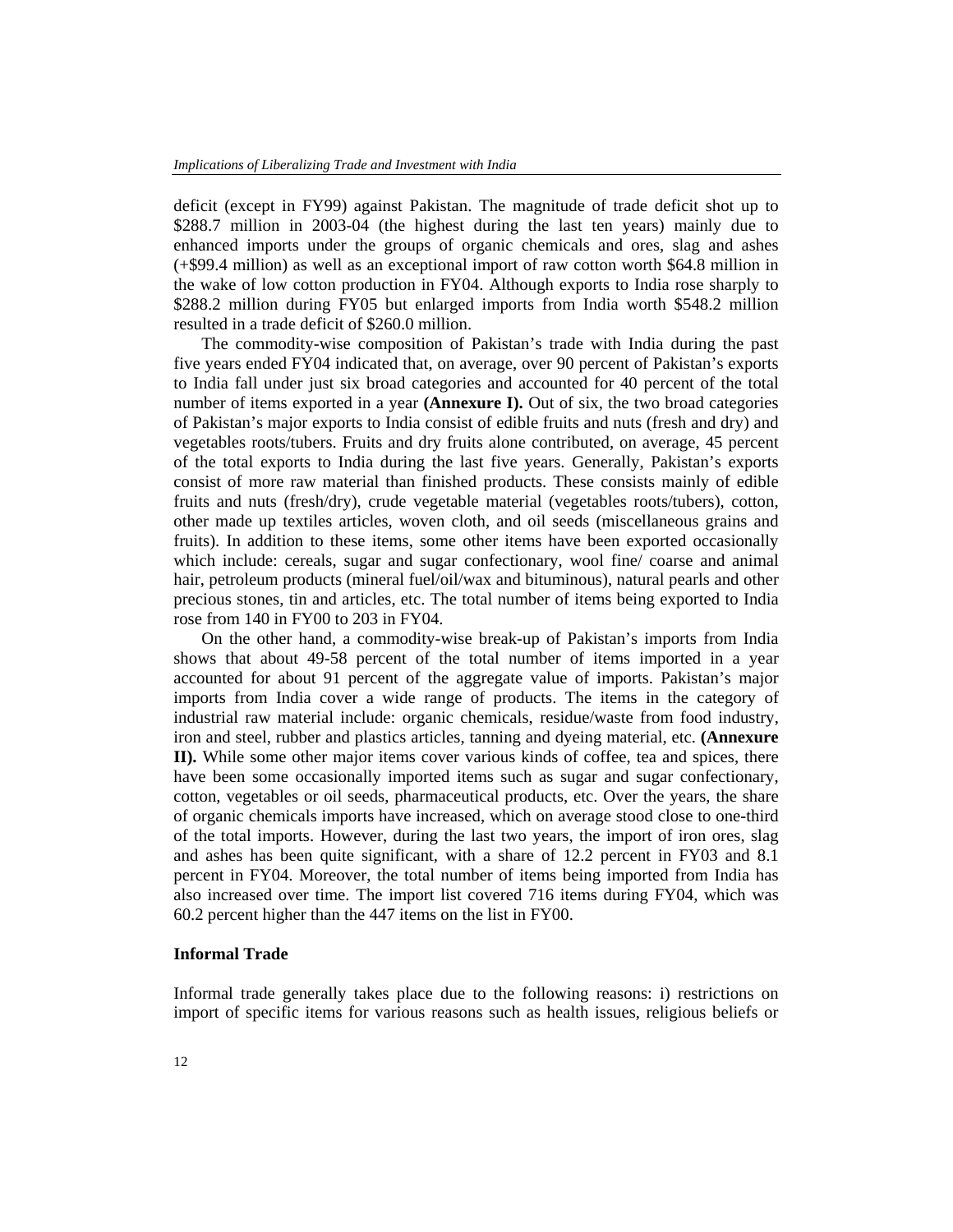economic reasons; (ii) high tariff barriers or transportation costs which make it cost effective to smuggle the goods in the country; and (iii) imposition of non-tariff barriers such as quantitative restrictions; (iv) weaknesses in the 'rules of origin' resulting in trade routed through a third country; (v) leakages in transit trade; (vi) distortions in domestic policies such as the absence of or relatively low indirect taxes in a country which create an incentive to transport items illegally to neighboring countries.

 The smugglers/traders mainly carry out the informal trade between Pakistan and India through the exchange of goods at the Indo-Pakistan border as well as through the misuse of the personal baggage scheme through the "green channel" facilities at international airports or railway stations. Informal trade is also taking place through Afghanistan whereby goods are exported officially from India to Afghanistan and later on smuggled into Pakistan through Peshawar, which lies close to the Pakistan-Afghan border. Indian-made goods which are being smuggled into Pakistan include cosmetics, alcoholic beverages, stainless steel utensils, ayurvedic medicines (30 percent cheaper in India), videotapes, cassettes, confectioneries and cashew nuts, tea and coffee, live animals and spices.<sup>5</sup>

 The actual volume of informal trade is unknown, but there are different 'guess estimates' of informal trade between India and Pakistan which vary between \$250 million to \$2.0 billion annually.<sup>6</sup> The Sustainable Policy and Development Institute (SPDI), Islamabad, estimate the informal trade between Pakistan and India at \$545 million in 2005.Total informal exports from Pakistan to India is no more than \$10.5 million, consisting mostly of textiles (cloth, bed sheets and prayer mats comprise 90 percent of informal agricultural products. Informal imports from India amounted to \$534.5 million in 2005.Six items constitute 80 percent of the total import value, covering, in order of priority, cloth, tires, pharmaceutical and textiles machinery, cosmetics, livestock and medicines.<sup>7</sup> India seems to have lost a share of its informal trade market to China. The extent of informal trade is often used as an indicator of the latent potential that thrives between the two countries. Informal traders in both the countries have developed efficient mechanisms for information flow, risk sharing and risk mitigation. The three important factors viz. quick realization of payments, zero documentation and no procedural delays are contributing to lower transaction costs in the informal channel. The principal implication of this informal trade is that unless the environment of the formal trade improves, informal trade will not only continue to coexist with formal trade, but it will also impact its potential magnitude in the coming years.

<sup>5</sup> Market Survey; *Pakistan and Gulf Economist*, 11-17 June 2001).

Taneja, 2004; Sangani and Schaffer, 2003; Dhakal, 2004; Kanth, 2002; Mr Riaz Ahmed Tata's Interview with Amitabha, May, 2004.

<sup>&</sup>lt;sup>7</sup> Khan et al in Naqvi and Schuler, 2006.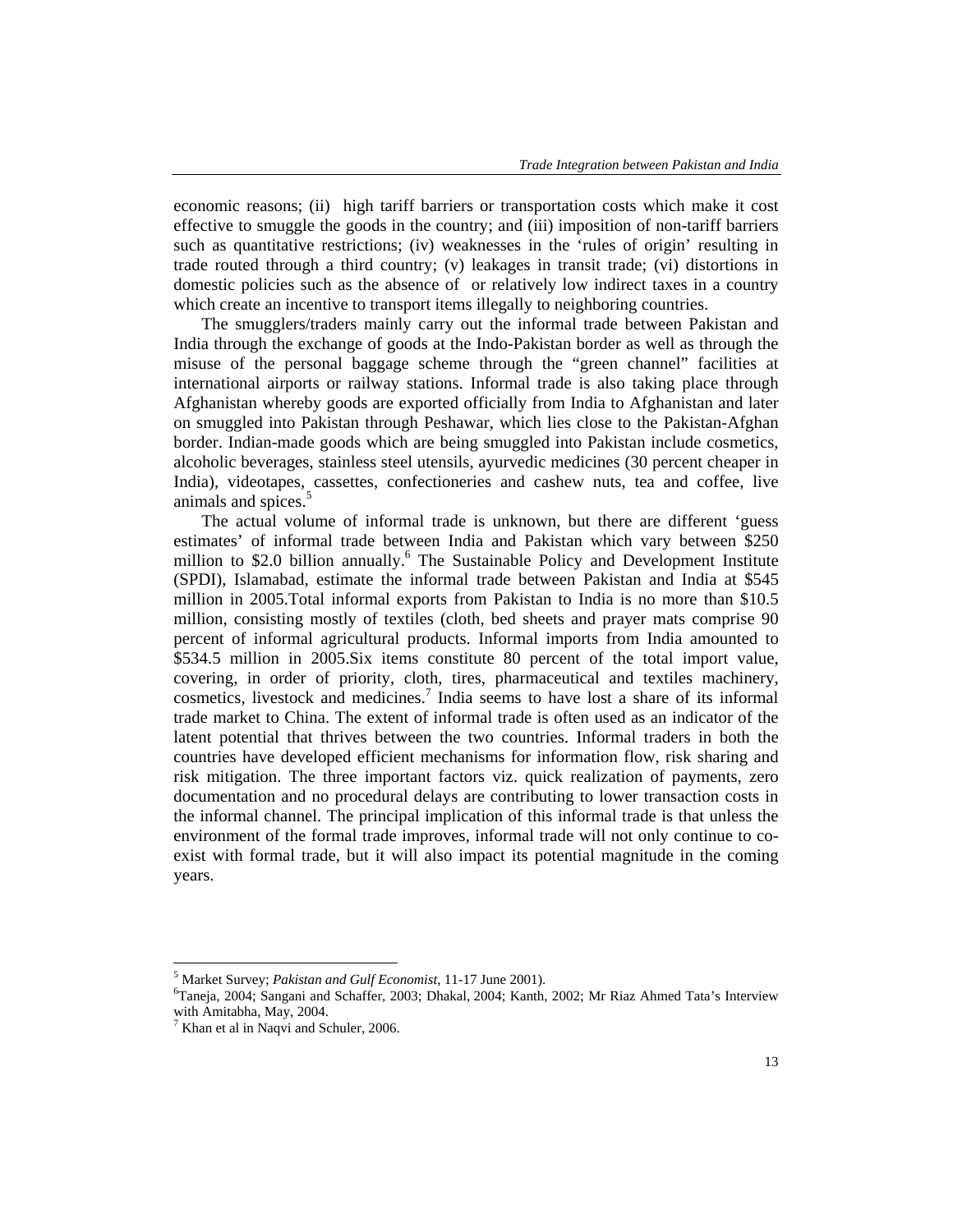### **Trade through Third Countries**

Trade through third countries or circular trade (technically official trade) is mainly conducted through agents operating in free ports like Dubai or Singapore. Circular trade is also taking place through the Central Asian Republics. According to the unofficial estimates, the total size of illegal and circular trade is estimated at around \$1 billion, which is much larger than the official trade between the two countries. Exports from India to Pakistan through third country routes include capital goods, textile machinery, dyes and chemicals, iron and ore, spices tannery equipments, machine tools and equipment/spares, cotton fabrics, tires, chemical products, medicines, videotapes, alcoholic beverages, viscose fiber and tea. Informal exports from Pakistan to India cover items such as plastic goods, melamine dinner sets, food items such as edible oil and vegetable ghee, synthetic fibers and some chemical products.<sup>8</sup>

 Trade between Pakistan and India via Dubai has the advantage that consignments are not scrutinized as much as those coming directly from either country. The size of circular trade through third countries underlines the potential of flourishing bilateral trade between the two countries. Indian tires, textile machinery, tea, coffee, chemicals and drugs are favored by Pakistanis; however they have to pay inflated prices for these goods coming through indirect routes.

## **Product Diversification and Spread9**

Pakistan's overall exports are concentrated in few categories and even within those categories, the textiles and clothing sector currently contributes over 78 percent of the selected 14 categories of exports **(Table 2 & 2a).** Fresh and processed food, miscellaneous manufactures and leather products represent other major categories, reflecting a combined share of about 14 percent in the selected categories. Contrary to this, Indian exports are well diversified across various sectors. The contribution of the textile and the clothing sectors in India is merely 24 percent of the total (selected) exports. Nevertheless, India's exports under these two categories, in absolute terms, are almost double at \$12 billion compared to \$6.2 billion in case of Pakistan. Other major categories under Indian exports include fresh and processed food (13.8 percent), chemicals (12.3 percent) and basic manufactures (9.5 percent).

 The product diversification data indicates that India has better rankings than Pakistan in any of the 14 listed categories **(Table 3).**<sup>10</sup> While the nearest to the Indian

<sup>8</sup> See footnote 2.

<sup>&</sup>lt;sup>9</sup> The analysis in this section is based on the International Trade Centre, UNCTAD/WTO database, which provides a comparable data series and rankings of the countries based on various categories of performance. The data may not tally with the data reported in other sections for various reasons. For details on ITC database, visit the website of ITC: http://www.intracen.org.<br><sup>10</sup> Product diversification is defined in terms of equivalent number of products, which is obtained by taking

the inverse of the Hirschman-Herfindal (HH) index. The HH index gives the sum of the squares of the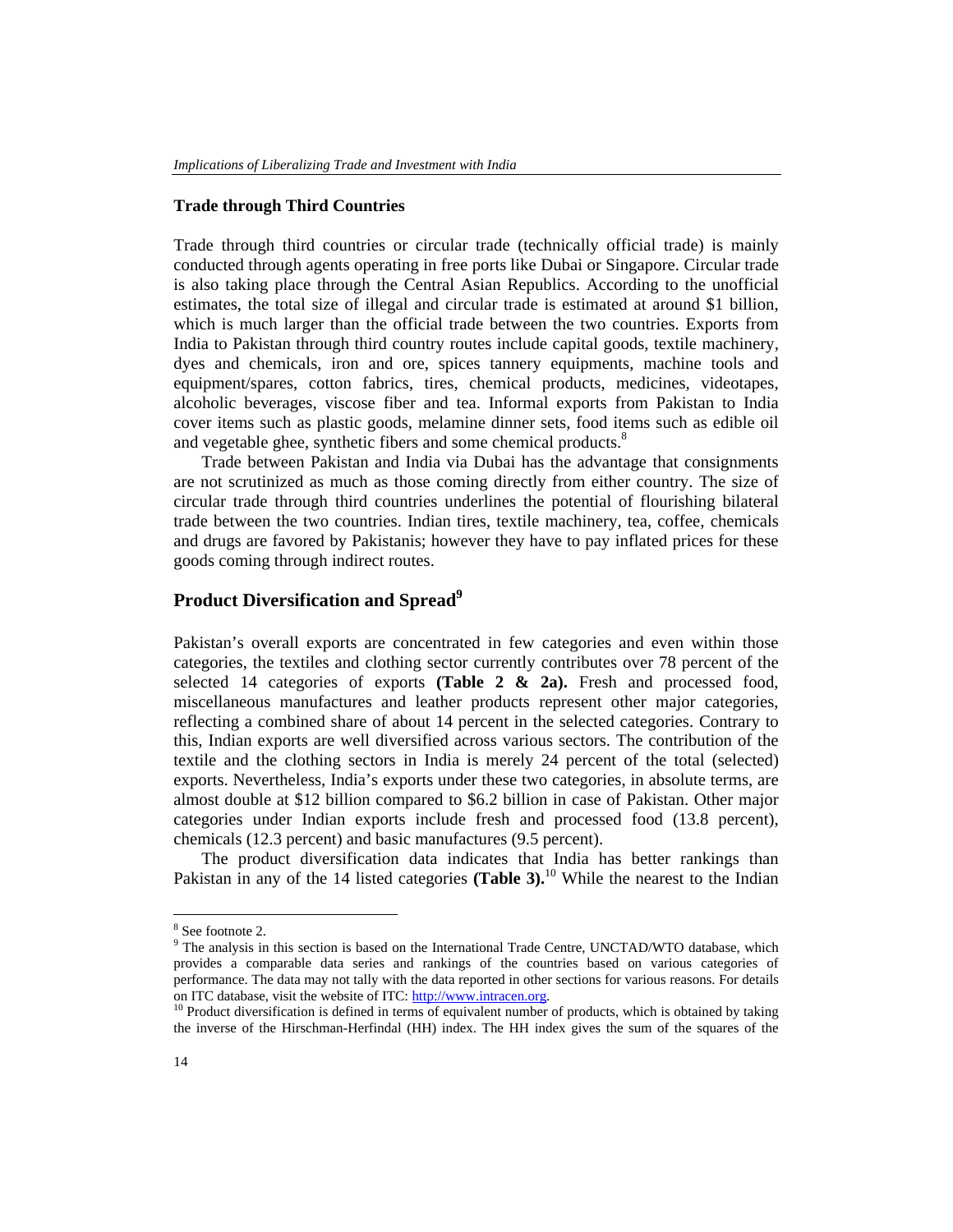ranking for Pakistan is only in textiles, it stands way behind in the clothing sector. India's exports in each category are also better diversified than Pakistan and are also ranked better in terms of more contribution to the overall exports (i.e. spread). India has almost more than four times the total number of equivalent products than Pakistan**.** Except for the Misc. Manufacturing and Minerals categories, India has greater numbers of equivalent products than Pakistan. In fact, India is among the top ten countries in terms of product diversification in the Leather Products, Electronic Components and Transport Equipment categories. Even in Textiles, India is among the top 20 countries whereas Pakistan is not.

| Table 2: Comparison of Pakistan and Indian Exports (2002) |                              |                                        |                 |                               |                 |  |  |  |  |
|-----------------------------------------------------------|------------------------------|----------------------------------------|-----------------|-------------------------------|-----------------|--|--|--|--|
|                                                           | <b>S.No Categories</b>       | <b>Value of Exports (million US\$)</b> |                 | <b>Share in Total Exports</b> |                 |  |  |  |  |
|                                                           |                              | India                                  | <b>Pakistan</b> | India                         | <b>Pakistan</b> |  |  |  |  |
| 1                                                         | <b>Fresh Food</b>            | 5548                                   | 530             | 10.9                          | 6.6             |  |  |  |  |
| $\overline{2}$                                            | Processed Food               | 1467                                   | 138             | 2.9                           | 1.7             |  |  |  |  |
| 3                                                         | <b>Wood Products</b>         | 288                                    | $\Omega$        | 0.6                           | $\Omega$        |  |  |  |  |
| $\overline{4}$                                            | Textiles                     | 6019                                   | 4056            | 11.8                          | 50.6            |  |  |  |  |
| 5                                                         | Chemicals                    | 6309                                   | 124             | 12.3                          | 1.5             |  |  |  |  |
| 6                                                         | <b>Leather Products</b>      | 1622                                   | 287             | 3.2                           | 3.6             |  |  |  |  |
| 7                                                         | <b>Basic Manufactures</b>    | 4850                                   | 93              | 9.5                           | 1.2             |  |  |  |  |
| 8                                                         | Non-electronic Machinery     | 1611                                   | $\theta$        | 3.2                           | $\mathbf{0}$    |  |  |  |  |
| 9                                                         | IT and Consumer Electronics  | 433                                    | $\Omega$        | 0.8                           | $\Omega$        |  |  |  |  |
| 10                                                        | <b>Electronic Components</b> | 1105                                   | $\Omega$        | 2.2                           | $\Omega$        |  |  |  |  |
| 11                                                        | <b>Transport Equipment</b>   | 1253                                   | $\Omega$        | 2.5                           | $\Omega$        |  |  |  |  |
| 12                                                        | Clothing                     | 6031                                   | 2201            | 11.8                          | 27.5            |  |  |  |  |
| 13                                                        | Misc. Manufactures           | 2655                                   | 452             | 5.2                           | 5.6             |  |  |  |  |
| 14                                                        | Minerals                     | 11936                                  | 133             | 23.3                          | 1.7             |  |  |  |  |
|                                                           | <b>Total</b>                 | 51127                                  | 8015            | 100                           | 100             |  |  |  |  |

 shares of products in the total export of the cluster. The equivalent number of products is a theoretical value, which represents the number of products of equal size that would lead to the degree of export concentration exactly equal to the observed one. The Spread, on the other hand, is simply the standard deviation of exports in a cluster. Source: ITC background paper on Trade Performance Index.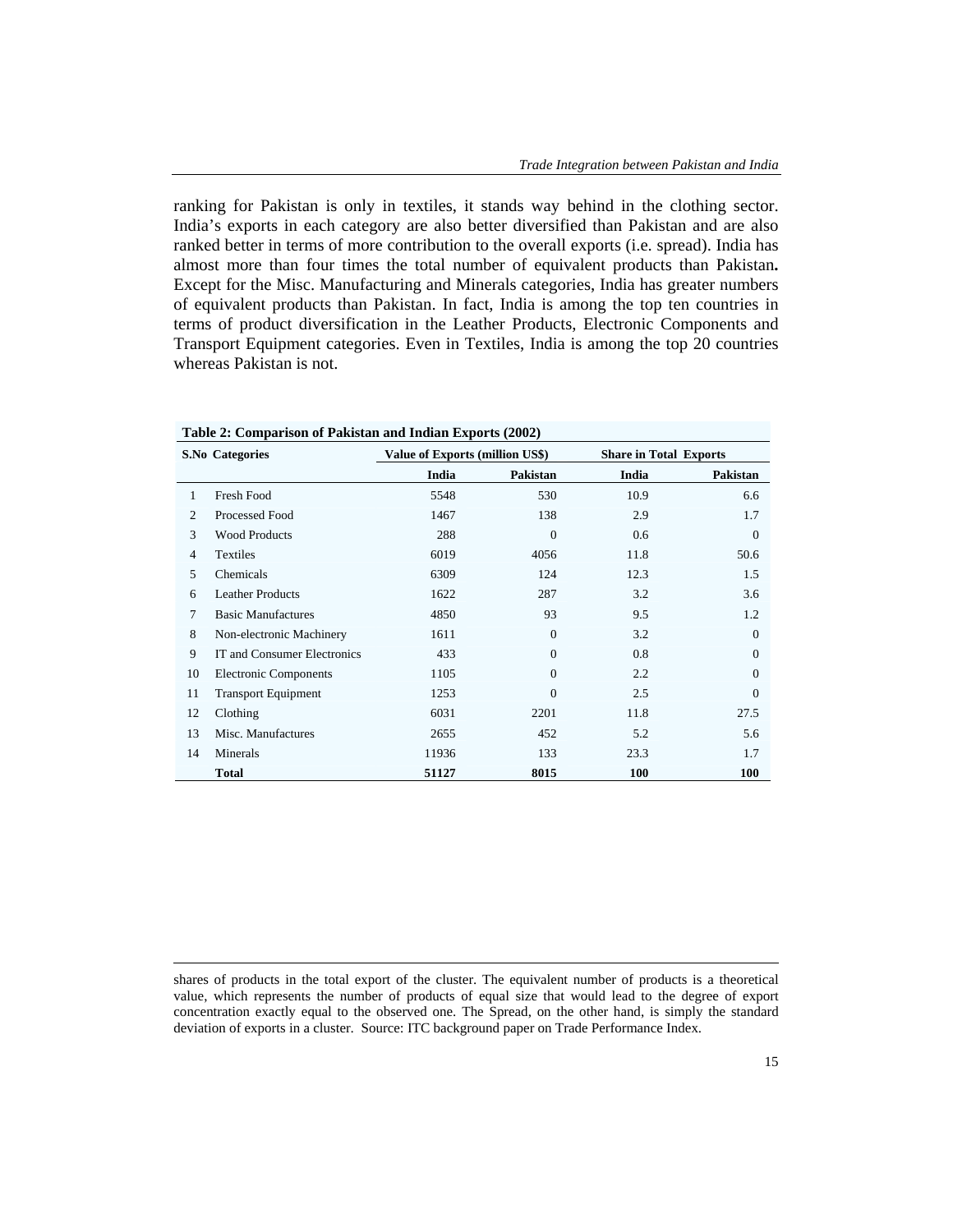| Table 2a: Comparison of Pakistan and Indian Exports (2002) |                              |       |                            |                     |                                 |                        |                          |  |  |  |
|------------------------------------------------------------|------------------------------|-------|----------------------------|---------------------|---------------------------------|------------------------|--------------------------|--|--|--|
|                                                            |                              |       |                            | <b>ITC Rankings</b> |                                 |                        |                          |  |  |  |
|                                                            | S.No Categories              |       | <b>Overall Performance</b> |                     | <b>Product Diversification*</b> | <b>Product Spread*</b> |                          |  |  |  |
|                                                            |                              | India | Pakistan                   | India               | Pakistan                        | India                  | Pakistan                 |  |  |  |
| $\mathbf{1}$                                               | <b>Fresh Food</b>            | 21    | 59                         | 40                  | 46                              | 28                     | 42                       |  |  |  |
| $\overline{2}$                                             | Processed Food               | 53    | 108                        | 55                  | 124                             | 32                     | 96                       |  |  |  |
| 3                                                          | <b>Wood Products</b>         | 53    |                            | 22                  |                                 | 22                     |                          |  |  |  |
| $\overline{4}$                                             | <b>Textiles</b>              | 14    | 21                         | 20                  | 31                              | 17                     | 27                       |  |  |  |
| 5                                                          | Chemicals                    | 14    | 106                        | 25                  | 98                              | 17                     | 80                       |  |  |  |
| 6                                                          | Leather Products             | 10    | 28                         | $\overline{4}$      | 41                              | 7                      | 30                       |  |  |  |
| 7                                                          | <b>Basic Manufactures</b>    | 23    | 92                         | 17                  | 52                              | 17                     | 66                       |  |  |  |
| 8                                                          | Non-electronic Machinery     | 33    |                            | 11                  | $\overline{\phantom{a}}$        | 11                     | $\overline{\phantom{a}}$ |  |  |  |
| 9                                                          | IT and Consumer Electronics  | 47    |                            | 24                  | ٠                               | 19                     | ٠                        |  |  |  |
| 10                                                         | <b>Electronic Components</b> | 35    |                            | 6                   | $\overline{\phantom{a}}$        | 6                      | $\overline{\phantom{a}}$ |  |  |  |
| 11                                                         | <b>Transport Equipment</b>   | 31    | $\overline{\phantom{a}}$   | 10                  | $\overline{\phantom{a}}$        | 16                     | $\overline{\phantom{a}}$ |  |  |  |
| 12                                                         | Clothing                     | 18    | 42                         | 45                  | 60                              | 41                     | 54                       |  |  |  |
| 13                                                         | Misc. Manufactures           | 57    | 58                         | 100                 | 92                              | 62                     | 70                       |  |  |  |
| 14                                                         | Minerals                     | 56    | 98                         | 65                  | 47                              | 21                     | 55                       |  |  |  |

#### *Implications of Liberalizing Trade and Investment with India*

Source: International Trade Center Database

\* See footnote 3

## **Pakistan's Existing Trade Policy with India**

Pakistan's overall trade policy aims at liberalizing the trade regime in order to integrate its economy into the global trading system, sustaining growth in exports and preparing for a changed international trade scenario with the phasing out of textile quotas by 2005. In this connection, significant efforts have been made during the 1990s. The maximum customs tariff rate on imports, which was 225 percent in 1990-91, was gradually brought down to 30 percent in 2000-01. It was further scaled down to 25 percent in the Federal Budget 2002-03 while the number of tariff slabs were also reduced from five to four, i.e. 25 percent, 20 percent, 10 percent and 5 percent.<sup>11</sup> The trade policy for FY05 envisaged a multi-dimensional effort with a focus to further liberalize and boost exports through bigger volumes of sales covering a wider base of value-added goods and enhanced productivity. This is supported by providing incentives for the proposed special economic zones in the country.

Trade policy with India is being pursued on the basis of the opportunities and threats expected to emerge by trade liberalization between the two countries. In view of its domestic industrial base, Pakistan has adopted a conscious

 $11$  Annual Report 2000-01 and 2001-02, SBP.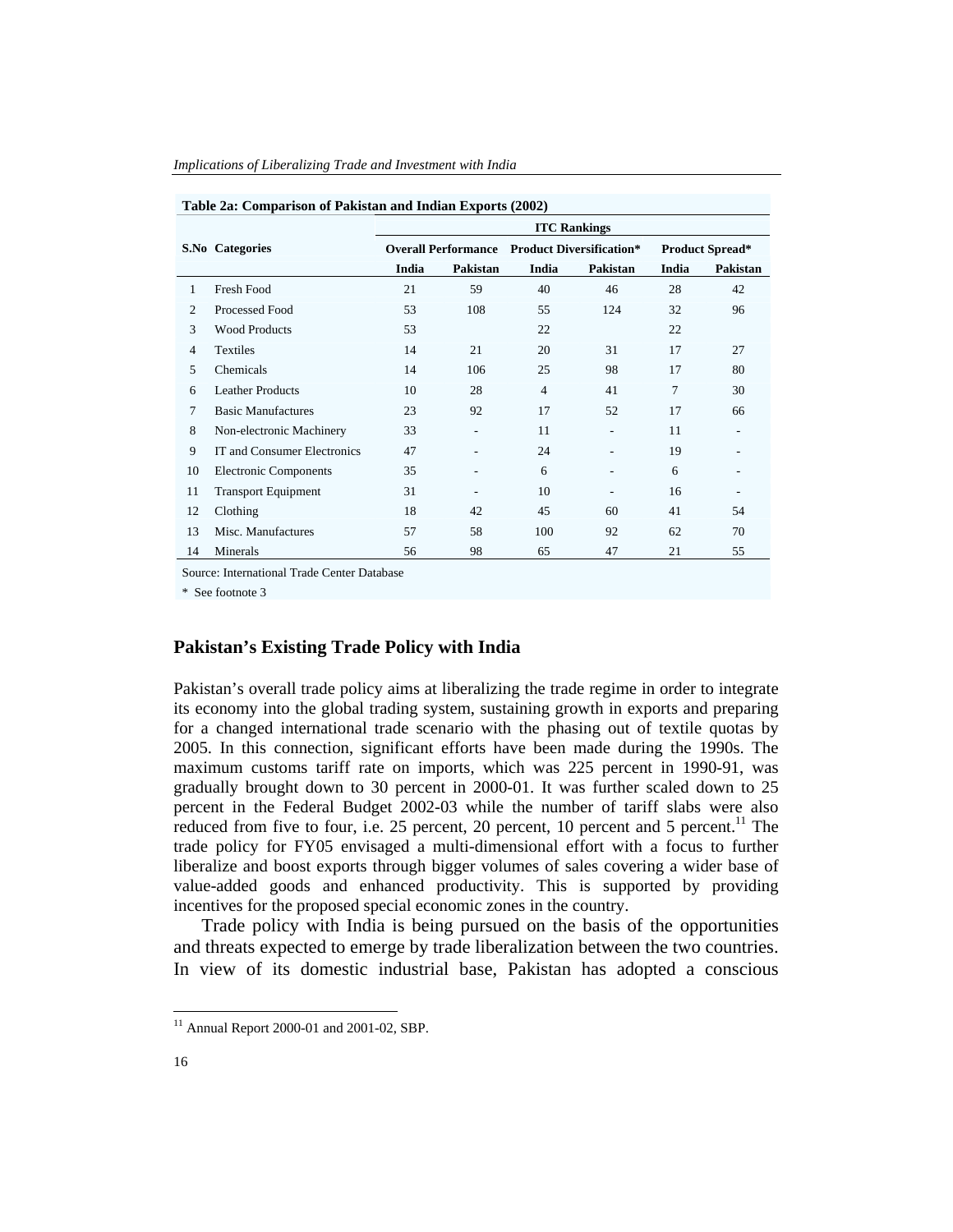strategy to gradually open trade with India particularly in sectors in which it is not so competitive. In 1983, an India-Pakistan Joint Commission was formed which formally ratified an agreement to foster greater bilateral cooperation in the economic, industrial and commercial fields. As a result, 40 items were allowed for import from India by the private sector, which were later increased to 584 items. While Pakistan allows all kinds of exports to India, it had maintained a positive list of  $687$  items<sup>12</sup> in 2004-05, which were officially importable from India**.** In pursuance of SAPTA negotiations, the positive list of importable items was expanded by 81 items to a total of  $768$  items <sup>13</sup>(these items correspond to around 1650 items at 8-digit level) and further to 773 items. Most of the new items included in the positive list are in the nature of raw material and chemical items required by the local industry. Items not covered in the list are not permissible for import from India.

On the other hand, India does not impose equivalent formal restrictions on exports

to or imports from Pakistan, but other restrictions (e.g. on travel, remittances, customs clearance) are generally believed to have a similar effect, especially as regards imports. $^{14}$  In order to protect domestic industries in India, the Indian Ministry of Commerce maintains a list of "Sensitive" consumer goods, imports of which has been regularly monitored with a view to take prompt action to preempt or minimize disruption of local production by competing imports. Products are periodically removed from or added to the list: in February 2004, it consisted of 240 HS products. Domestic production of many of these products is protected by special measures, including high tariffs and also by the use of various non-tariff techniques. To be sold in India about 159 products are

| <b>Table 3: Product Diversification - Number of</b> |  |
|-----------------------------------------------------|--|
| <b>Equivalent Products</b>                          |  |

|                              | <b>Pakistan</b> | India          |
|------------------------------|-----------------|----------------|
| <b>Fresh Food</b>            | 9               | 11             |
| Processed Food               | $\overline{2}$  | 10             |
| <b>Wood Products</b>         |                 | 17             |
| <b>Textiles</b>              | 30              | 40             |
| Chemicals                    | 4               | 32             |
| <b>Leather Products</b>      | 5               | 14             |
| <b>Basic Manufactures</b>    | 14              | 56             |
| Non-electronic Machinery     |                 | 68             |
| IT and Consumer Electronics  |                 | 8              |
| <b>Electronic Components</b> |                 | 40             |
| <b>Transport Equipment</b>   |                 | 12             |
| Clothing                     | 13              | 20             |
| Misc. Manufactures           | 6               | 4              |
| Minerals                     | 3               | $\mathfrak{D}$ |
| All categories               | 86              | 334            |
| Source: ITC                  |                 |                |

 $\overline{a}$ <sup>12</sup> List of items importable from India; Appendix G of Import policy Order 2004-05, Ministry of

Commerce, GOP

<sup>13</sup>CBR Order SRO (I)/2004 (Amended as on November 22, 2004); the Daily *Business Recorder* and the Daily *Dawn*; 16 February 2006.<br><sup>14</sup> World Bank Report No 29954, September 2004.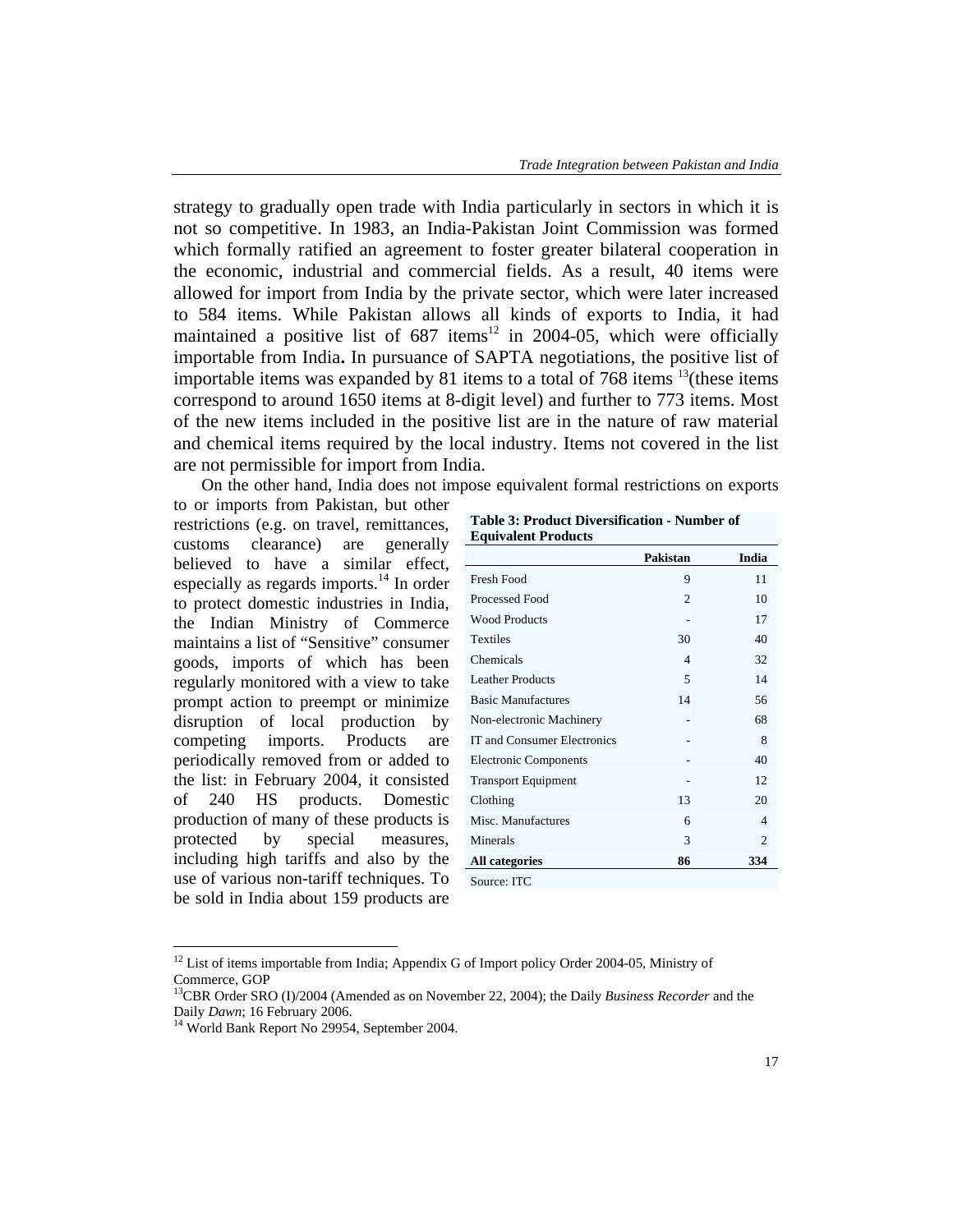required to be certified as meeting Indian quality standards and must obtain an Indian standard mark.

Since the establishment of the South Asian Preferential Trade Arrangement (SAPTA), Pakistan and India have moved gradually towards liberalizing trade with each other. Both the countries have provided significant relief to each other in terms of tariff concessions during the fourth bilateral meeting held on December 3, 2003 under the purview of SAPTA. Pakistan extended concessions to India on 223 items, up to 10 percent on the tariff rates for 2003-04, except for seven items where the depth of concession is 20 percent. The existing tariff on most of these items ranges between a low of 5-20 percent (except 25 percent on four and 30 percent on two items). The total number of items on which Pakistan has so far given concession to India has been extended to around  $463$  items.<sup>15</sup> India gave Pakistan concessions in the range of 10 percent to 25 percent on tariff rates on 262 items. The existing tariff on almost all these items ranges between 20-30 percent (except 10 percent on only four items), which are substantially higher than the tariff rates offered by Pakistan. Trade between Pakistan and India will be further liberalized when SAFTA will come into force from January 1, 2006. Under the agreed trade liberalization program, Pakistan and India will scale down tariff rates from 25 percent to 20 percent within a time frame of two years, w.e.f. January 2006 (for details, see Section on SAFTA Accord).

## **Tariff and Non-tariff Trade Barriers in India and Pakistan<sup>16</sup>**

Low volumes of trade and low trade integration in India and Pakistan have their roots in their respective trade systems, as both India and Pakistan have relatively restrictive trade regulations. A comparison of the tariff structure of the two countries reflects that Pakistan's tariff structure is far more liberalized than that of India. On the IMF's trade restrictiveness index, India's score of 8 (on a scale from 1 to 10) is markedly higher than the scores of 6 for Pakistan's and 5 for China. Comparatively high trade restrictiveness is partly a regional feature, with the average of South Asian countries at 5.9, compared to an average of all Asian countries of 4.4.Pakistan has the lowest applied average tariff rates of the three large South Asian economies (Bangladesh, India and Pakistan).The average tariff rate in Pakistan stood lower at 14.4 percent in 2005 as compared to 18.9 percent in both India and Bangladesh. Pakistan's average tariff now approaches those of Nepal and Sri Lanka's; the low tariff leaders in South Asia.<sup>17</sup>

In both countries, tariffs have already been reduced from very high levels. India started its trade liberalization in 1991-92, and between that year and 1997-98 the un-

<sup>&</sup>lt;sup>15</sup> i) SAPTA, Pakistan gives India Duty Relief, South Asian Media Net, June 03, 2004.

ii) KCCI Report 2004 (High-level Trade Delegation Visit to India, February 24 - March 01, 2004).

iii) Pakistan, India agrees on tariff concessions, NEW AGE Business, Dhaka, December 12, 2003.<br><sup>16</sup> See footnote 2; Pakistan-India CEO Business Forum Study, January 2005.<br><sup>17</sup> Naqvi, Schuler and Richter, 2006.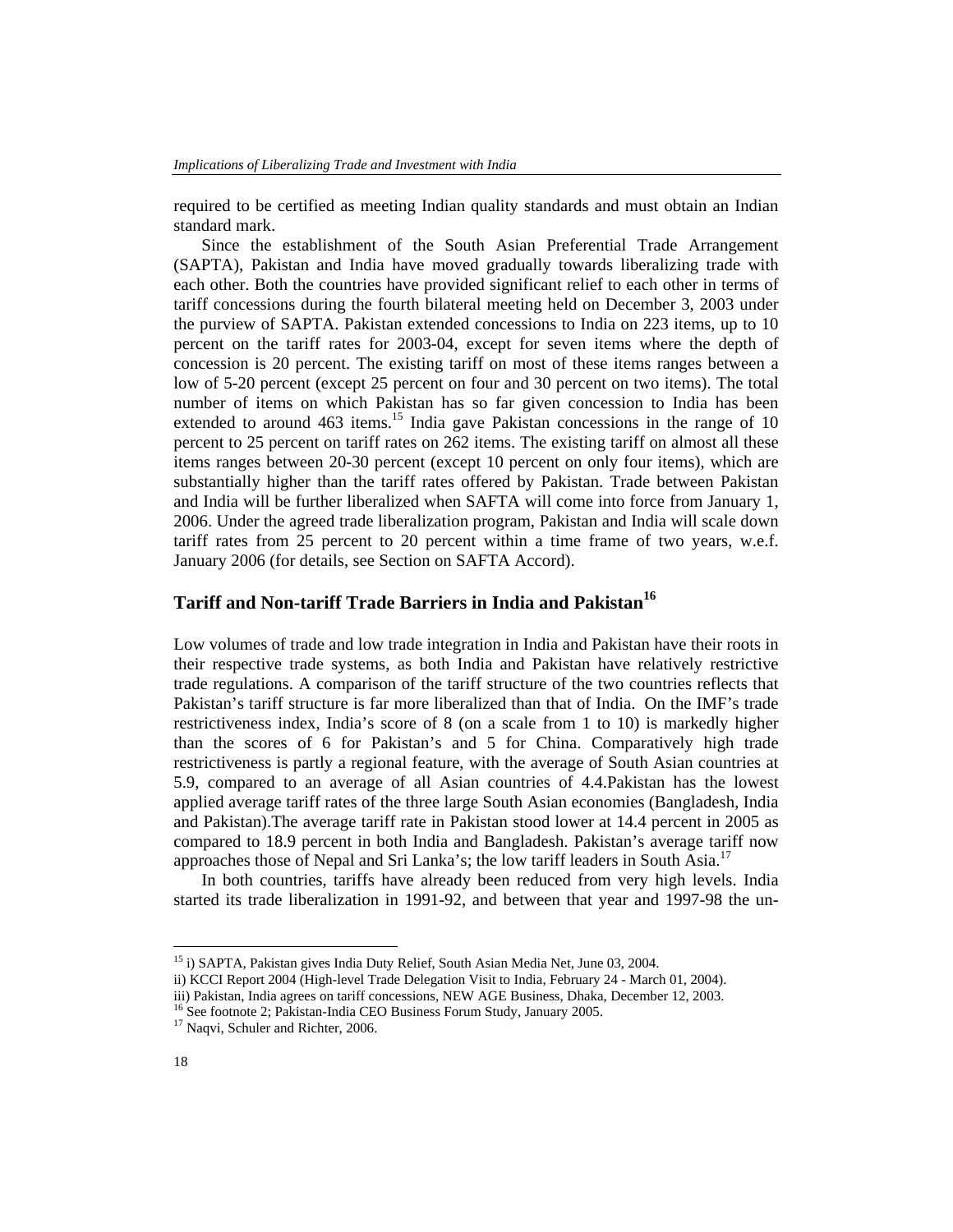weighted average tariff was brought down from 128 percent to 34 percent**.** Since 2002- 03, the general maximum customs duty was reduced gradually from 35 percent to 25 percent in the Budget 2003-04 and further to 20 percent (30 percent for agricultural products) in January 2004, whereas a previously imposed Special Additional Duty of 4 percent was abolished. However many exceptions were made in several categories of goods, especially in diary products, agricultural products, nuts & fruits, textile products, carpets, etc. An exception in India's trade liberalization efforts is the agricultural tariffs, which at an average of 40.1 percent **(Table 4)** remain substantially higher than nonagricultural tariffs (19.7 percent). India's un-weighted average agricultural tariff in February, 2004 (including tariffs on processed foods) exceeded the latest estimates of agricultural tariffs in all but three (Turkey, South Korea and Morocco) of 124 developed and developing countries.<sup>18</sup>

 In Pakistan, trade liberalization started in the 1980s and continued at a cautious pace through the 1990s. The policy was reinforced in 1996-97 with a new comprehensive tariff reduction and simplification program. By 2002-03, the basic maximum tariff was reduced to 25 percent, and currently Pakistan operates with a relatively simple, fourrate structure, i.e.25 percent, 20 percent, 10 percent and 5 percent. The average un-weighted customs duty is 14.9 percent. Pakistan's trade liberalization has included the agricultural sector, where the unweighted average tariff (20.5 percent) is only moderately above the non-agricultural tariff average (13.8 percent).

**Table 4: Tariff Structures in India and Pakistan (2003)**

in percent

|                                                      | India  | Pakistan   |  |  |  |  |  |
|------------------------------------------------------|--------|------------|--|--|--|--|--|
| <b>All tariff lines</b>                              |        |            |  |  |  |  |  |
| Average of customs duties                            | 22.2.  | 14.9       |  |  |  |  |  |
| General maximum customs duty*                        | 30     | 25         |  |  |  |  |  |
| <b>Average of customs duties</b>                     |        |            |  |  |  |  |  |
| Non-agricultural tariffs                             | 19.7   | 13.8       |  |  |  |  |  |
| Agricultural tariffs                                 | 40.1   | 20.5       |  |  |  |  |  |
| Percentage of tariff lines subject to                |        |            |  |  |  |  |  |
| higher duties                                        | 6.9    | 1.1        |  |  |  |  |  |
| Range of higher ad valorem rates                     | 35-182 | $40 - 250$ |  |  |  |  |  |
| Source: World Bank (2004), Pakistan Central Board of |        |            |  |  |  |  |  |
| Revenue                                              |        |            |  |  |  |  |  |

(\*) In India: 20 percent when excluding agricultural products.

 Both India and Pakistan maintain tariff peaks, with basic customs duties exceeding the general maximum rate. Because of the frequent use of specific duties, India has the largest number of tariff peaks in South Asian Region.<sup>19</sup> In India, 6.9 percent of tariff lines exceed the general maximum customs duty of 30 percent, with rates ranging between 35 percent and 182 percent. In addition, 5.3 percent of Indian tariff lines are subject to specific customs duties, in some cases equivalent to 50-100 percent. India's tariff peaks are concentrated in the agricultural, automobile, and textiles and garments sectors. Pakistan, which maintains few tariff peaks (1.1 percent of tariff lines), mainly protects the edible oils and automobile industries, and also imposes high tariffs on

<sup>&</sup>lt;sup>18</sup> World Bank Report No 29954, 2004.

<sup>&</sup>lt;sup>19</sup> Tariff lines with basic customs duties, exceeding the general maximum rate.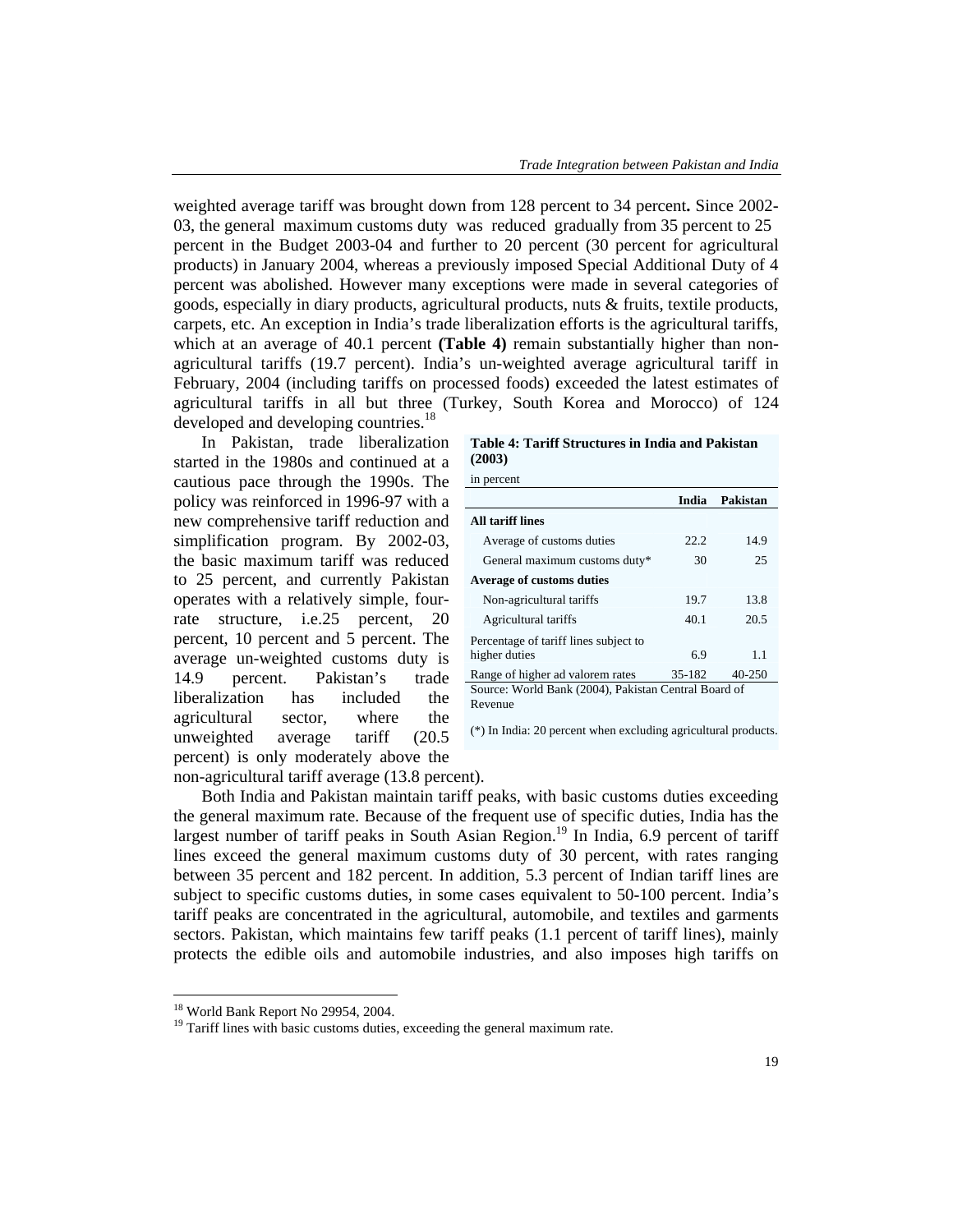alcoholic drinks. Despite the efforts to open up for trade, average tariffs of both countries remain relatively high. India's average tariff stands at 22.2 percent in 2003, while Pakistan's is 14.9 percent. These can be viewed in perspective of a developing country median of 11.2 percent.

 The imports in India are subject to various types of duties. The highest rate of basic customs duty in India is 70 percent. Some agricultural products are subject to import duties as high as 80 to 150 percent.<sup>20</sup> Other duties include: a) additional customs duties, which are levied on all items imported into India, and are equivalent to the excise duty payable on goods manufactured in India; b) a special duty equivalent to 5 percent of the value of goods on specific articles mentioned in the Customs Act; c) a special additional duty which is levied on all articles with varying rates; d) an additional surcharge which is levied from time to time with varying rates but for most goods equal to 1 percent; e) an educational cess of 2 percent levied on all imports in the 2004 budget. After the goods are landed, imports are also subject to taxes by the Indian states-octroi, local sales tax and local government sales tax and toll tax, etc.

 India and Pakistan also employ other types of tariff-like measures. For India, this includes small-scale industry and other exemptions on domestic excise taxes. Moreover, for some products, India applies values other than actual c.i.f. prices as the base for ad valorem import duties, which is done mainly as a preventive measure against underinvoicing, but may at times effectively result in higher tariffs**.** In case of specific duties it must be kept in mind that on the basis of current exchange rate, i.e. Indian Rs  $100 =$ Pak Rs  $135.7<sup>21</sup>$  the impact of duties will be more pronounced for Pakistan. By contrast, Pakistan has in the past employed "regulatory duties" imposed on top of normal customs duties, to provide extra protection to particular local industries. However, this policy is being phased out, with no new duties being imposed.

## **Non-tariff Trade Barriers in Pakistan**

According to the World Trade Organization's (WTO) definition, non-tariff barriers (NTBs) include all measures, other than tariffs, that are used to protect domestic industry. One of the main principles of GATT is that protection to domestic industries should be through tariffs and not through the imposition of quantitative restrictions and other non-tariff measures. The WTO considers the following to be major NTBs: a) technical regulations and standards; b) import licensing; c) local content requirement/rule of origin issues; d) import by state trading enterprises; e) anti-dumping and countervailing measures; f) customs, shipping and port procedures/regulations; g) technical barriers to trade; and h) government procurement regulations. In addition, the misuse of WTO provisions regarding domestic industry protection (e.g. laws pertaining

<sup>&</sup>lt;sup>20</sup> Indian Import Duty Regime: High Commission for Pakistan, New Delhi (Information provided by the Ministry of Commerce, GOP).

<sup>&</sup>lt;sup>21</sup> This exchange rate prevailed on 6 March 2006.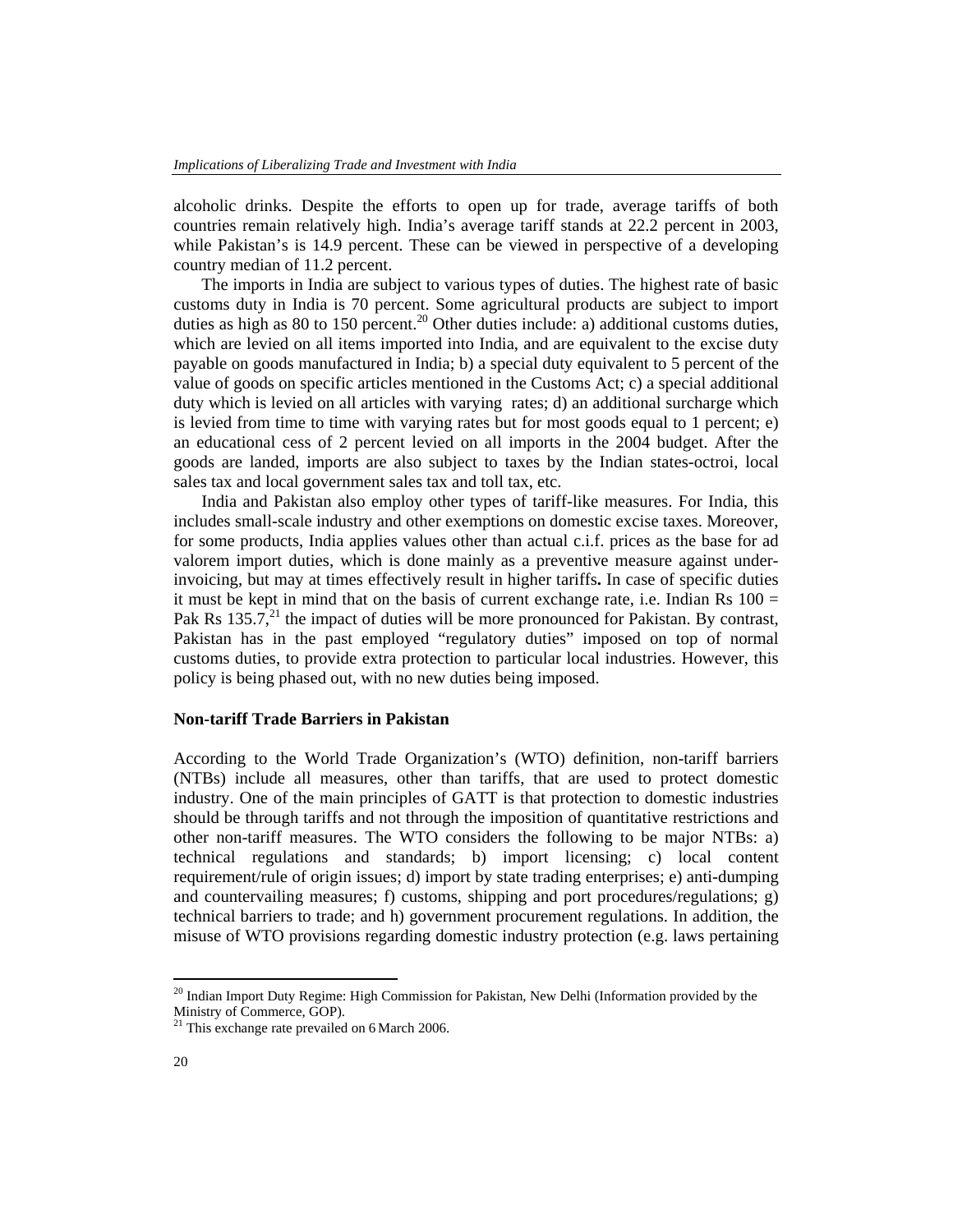to anti-dumping, countervailing, and safe guard measures, subsidy to agriculture and industry, etc.) also constitute very effective non-tariff barriers.

 In the area of non-tariff barriers, one of the most significant obstacles to trade is Pakistan's restriction of imports from India. Although Pakistan has progressively removed all its non-tariff barriers since the 1980s, its imports from India remain restricted to items covered on a positive list. In 1986, Pakistan issued a list of 42 items that were allowed to be imported from India. This list has progressively been extended to 687 items in May 2003, 768 items in November 2004 and further to 773 items in February 2006. In addition, a 2002 Statutory Regulatory Order (SRO) permits the import from India of raw materials which are not produced locally and are required for the production of exports, including approximately an additional 1000 items. The increase in permissible items for import notwithstanding, the positive list approach continues to be a crucial obstacle to imports from India.

 Apart from the positive list of imports from India, the remaining restrictions are largely confined to local content programs in the automobile industry. Under these programs, which have to be phased out under the WTO's Trade Related Investment Measures (TRIMs) agreement, import duty reductions are given to individual firms in return for their commitment to incorporate specified amounts of locally produced inputs in their production. In addition, Pakistan employs health and safety-related barriers, including a ban on imports of some second-hand household machinery; used motor vehicles, and some categories of industrial machinery. Pakistan has recently institutionalized anti-dumping procedures under a new anti-dumping law.

## **Non-tariff Trade Barriers in India**

In India, a significant number of non-tariff barriers are in place. Pandey  $(2004)^{22}$ estimates that the average coverage ratio (which measures the percentage of imports subject to non-tariff barriers) for 1996-97 is 47 for the whole economy and 55 percent for the manufacturing industry. While the protection in the case of consumer goods (65 percent) is quite high relative to the average rate for the whole economy, the protection for intermediate goods (43 percent) and the capital goods (34 percent) are also quite substantial. While import licensing was largely abandoned in 2001, the remaining forms of non-tariff barriers include: requirement of political or security clearance, sampling or customs inspection, requirement of technical/standard certification, labeling and marking rules, packaging rules specification and local content/rule of origin schemes, etc. Government-mandated import monopolies in the areas of agricultural and petroleum products are also in place. Due to the non-availability of representatives of local banks from either country in the other, LC opening is another major problem, since India allows opening of LCs only in the banks recognized by the Indian government**.** Other barriers include; visa & travel restrictions, hurdles in inter-

 $22$  Pandey, 2004 WP No. 140 ICRIER.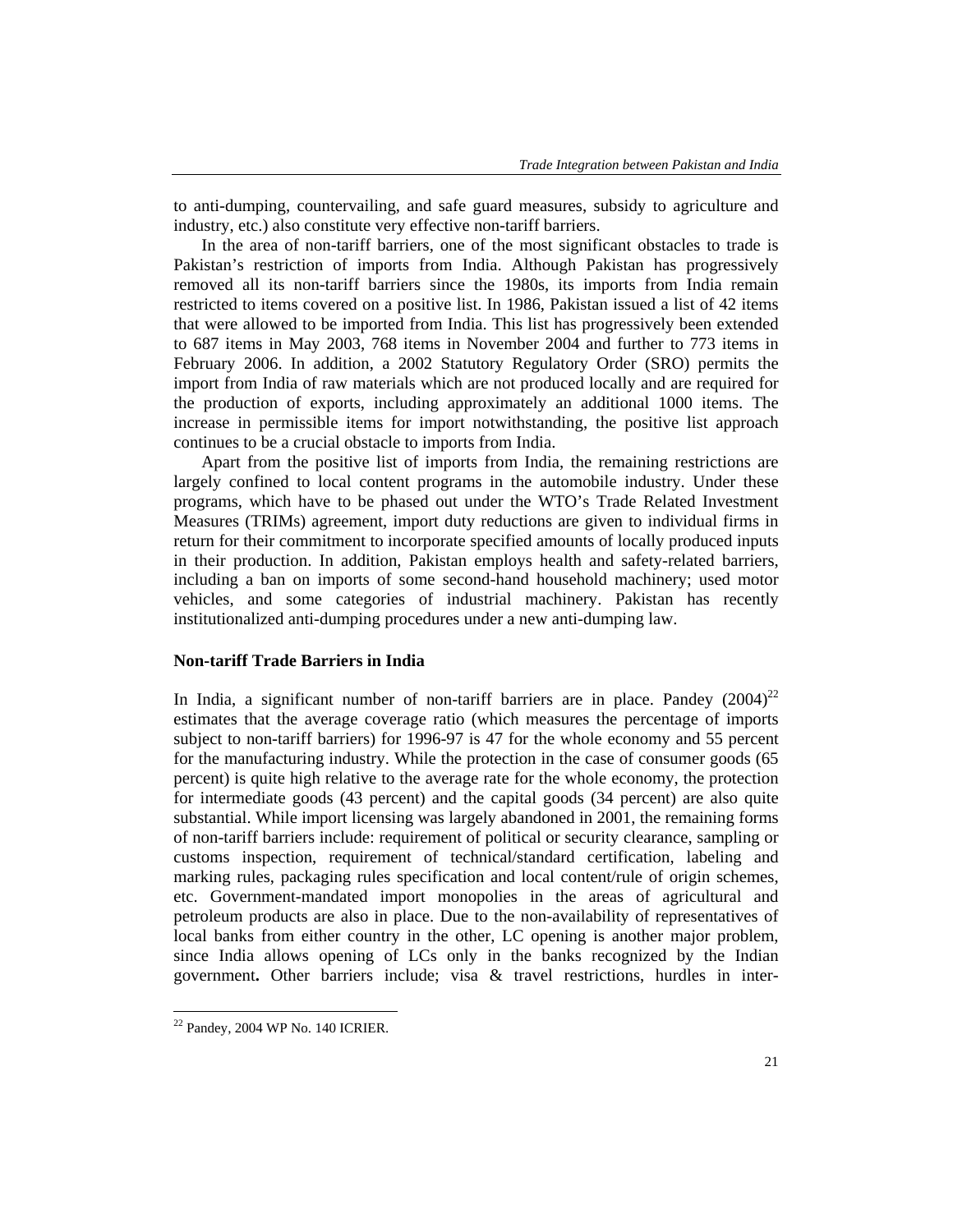provincial movement of goods because of security checks and delays in clearing consignments, limited number of ports & inland custom ports for imports, etc.

 In addition, India maintains tariff rate quotas in the agricultural sector, permitting the import of small quotas at moderate tariffs while applying much higher tariffs on imports in excess of the quota amounts. Besides, India uses technical barriers to trade in the form of technical standards and regulations, administered by the Bureau of Indian Standards, which operates a certification scheme for foreign exporters of products on a list of more than 100 items. To be sold in India, these products are required to be certified as meeting Indian quality standard mark. Moreover, India employs sanitary and phyto-sanitary rules in the agricultural sector, and other health and safety regulations (e.g. in pharmaceuticals), which may in part serve the purpose of discouraging trade. For instance, under health and safety concerns, India bans the import of used clothing and second hand household machinery and cars. India frequently uses the trade defense provisions to discourage imports. At present India has 133 antidumping and safeguards measures in force and reportedly about 30-35 investigations are under review/scrutiny.

 Efficiency of customs operations can act as a de facto barrier to trade. As delays in clearing goods at customs effectively constitute an extra cost for traded products relative to domestically produced goods, long delays diminish the competitiveness of imports. Pakistan and India both have above average delays in customs clearance. According to the World Bank Investment Climate Surveys, the average number of days to clear imports through Pakistani customs was 17 days (2003), while it took an average of 10 days in India (2000). These compare with an average of 4 days for developed countries, and 6 days for East Asia.

 In addition, some other restrictions have also hampered trade between India and Pakistan. A restrictive visa regime continues to curb travel between the two countries, thus limiting potential possibilities to engage in business contacts. Direct air travel between India and Pakistan used to be banned and was partially restored only in late 2003. Similarly, sea and land transportation between the countries is also difficult. Ships plying between Indian and Pakistani ports are obliged to first touch a thirdcountry port before being allowed to harbor. In addition, India limits the ports and inland customs posts at which imports can be cleared for a number of products it labels as sensitive items. Moreover, the lack of coordination between the railway authorities of both countries and border closure continue to hamper land transportation. In the area of payments system, current restrictions and underdeveloped financial links act as an impediment to the efficient settlement of payments.

 Some specific views of Multilateral Institutions and the business community in Pakistan about NTBs in India<sup>23</sup> are described below:

 $^{23}$  Mohammad Sulaiman & Dr. Muhammad Akbar, January 2005.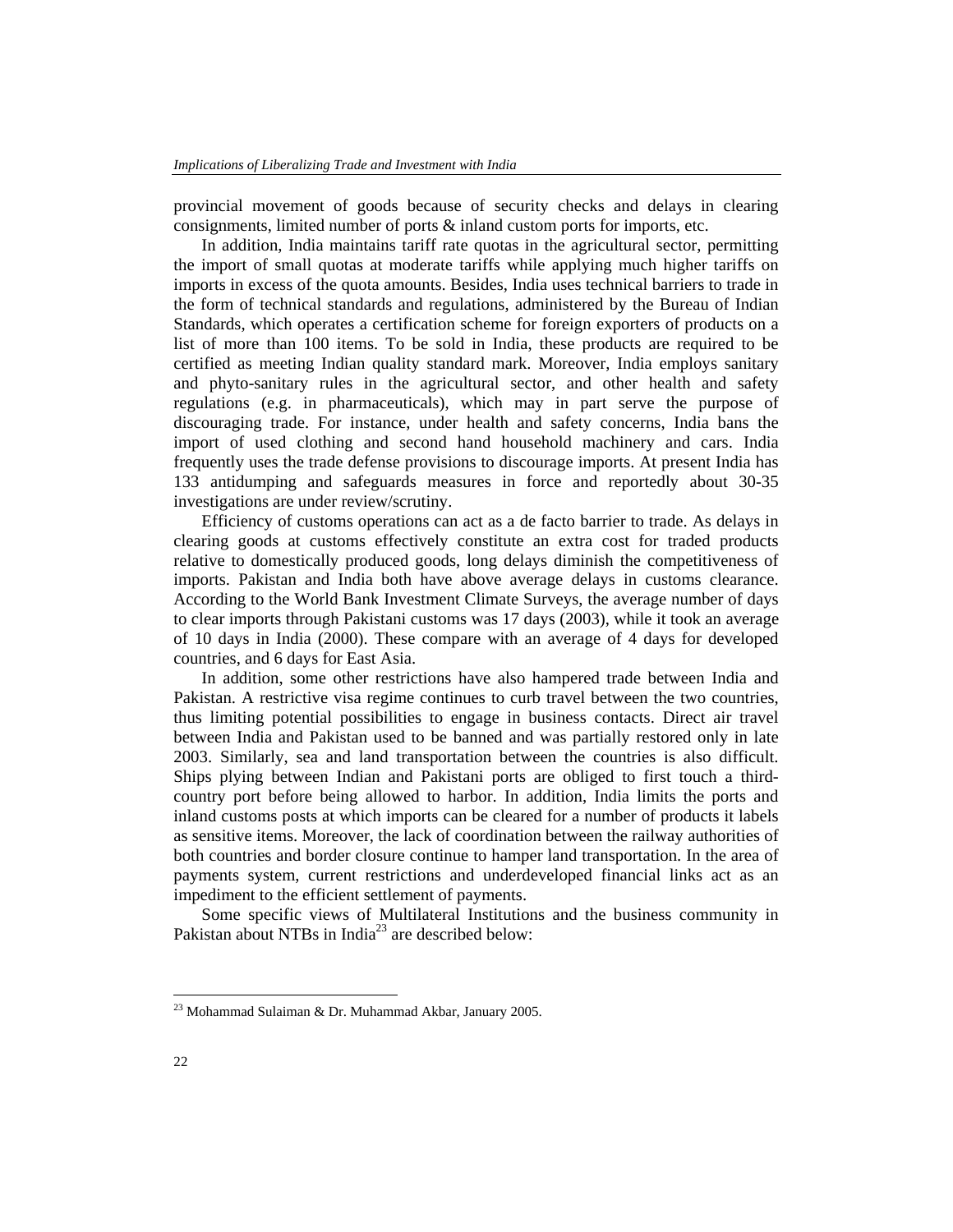*The World Bank*: The tariffs and tax rates published by the Indian government are not transparent and there is no single official publication that includes all necessary information. Furthermore, different classification nomenclatures for customs tariffs and excise taxes and a somewhat different one for import trade, causes further confusion. In addition to tariff, India has the most complicated and pervasive non-tariff regime.

*The International Monetary Fund*: On the IMF trade restrictiveness index, India scores an 8 out of 10, compared to China's score of 5 and 4 to 5 for other countries in East Asia. The efficiency costs associated with administrative hurdles and red tape have affected India's investment climate. The non-tariff barriers together with known difficulties in the Indian market could make business in India difficult.

*US Department of Commerce:* Despite recent reforms, India retains one of the most restrictive trade regimes. The NTBs that remain include: import bans, import restrictions through state trading monopolies, and stringent standards or certification requirements.

*The European Commission***:** The European Commission recently invited India for a settlement at the Dispute Settlement Board, alleging that India imposes non-tariff barriers to over 100 products included in a 'sensitive commodities' list.

*Private Sector/Business Community*: The response from the business community was that the main barriers to trade with India are political issues between the two countries. Other Pakistan-specific non-tariff barrier faced by Pakistani businessmen include: visa and travel restrictions in India; the non opening of land crossing, i.e. Wagha, Khokhrapar, and Qasur; inter-provincial movement of goods and differential sales tax regimes across Indian provinces; higher port congestion compared to Pakistan, higher port and demurrage charges, more paper work settlement, and more issues of trade and transport facilitation in India.

## **The Issue of MFN Status under the WTO**

Given the improving relations between Pakistan and India in the recent past, an increased emphasis has been given to the issue of granting the Most Favored Nation (MFN) status to India. Pakistan and India are among the 25 founding members of the GATT. One of the fundamental principles of GATT is the MFN clause according to which any trade concession granted to one member of GATT must be extended to all members. Moreover, after the acceptance of the WTO Agreement, Pakistan has recommitted itself to the principles of GATT to pursue the objectives of free trade in a non-discriminatory multilateral framework. As a signatory to the Agreement, Pakistan is bound to grant MFN status to all member countries including India without any kind of discrimination.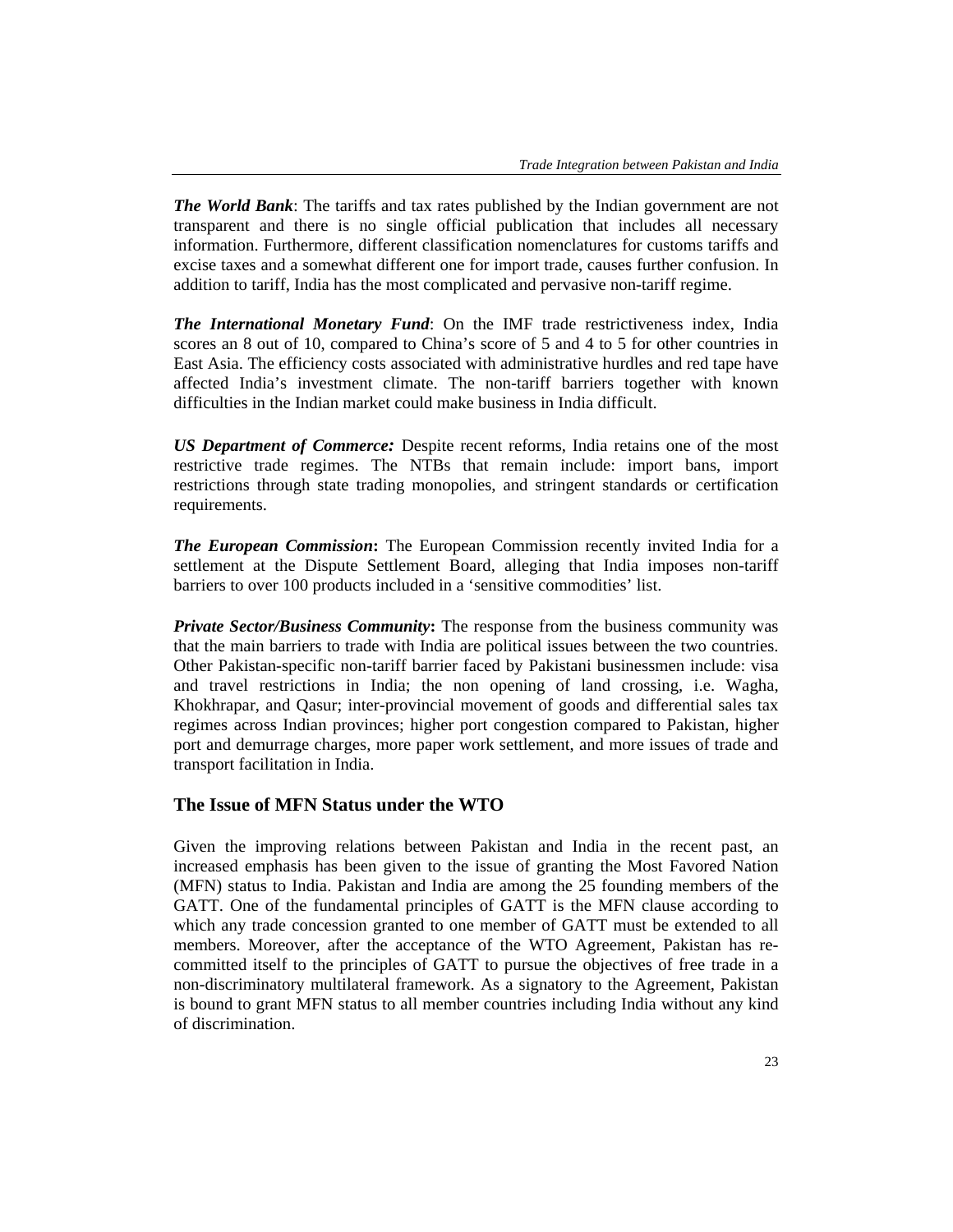MFN is one of the instruments in use by the WTO to make member countries' trade regimes competitive and non-discriminatory. Contrary to the popular view, MFN does not mean giving special treatment to imports from another country. MFN refers to nondiscrimination among goods or services imported from other member countries and simply remove discriminatory practices in international trade. The principle requires that any favorable treatment given to one member of the WTO, such as lower tariffs or greater market access, has to be extended to import of similar products from all other member countries. For instance, following the grant of MFN status, US and China simply began to trade with each other on the same footing as with the rest of the world. The MFN principle, however, has some exceptions. For instance, signatories to a regional trade agreement can give concession to each other's exports over and above their obligations under the MFN principle.

 India granted MFN status to Pakistan in 1996 but Pakistan has not yet reciprocated in the same manner. Since then India has been urging Pakistan to grant MFN treatment to India as well because such a status will ease qualitative and quantitative restrictions on the flow of goods between the two countries. Instead of granting MFN status, Pakistan has gradually increased the number of items permissible for trade with India and now maintains a 'positive list' of 768 goods which may be legally imported from India. It may be worth mentioning here that MFN status does not translate into trading 'freely' with India; it means trading with India in the same way as Pakistan trades with the rest of the world. The trading community in Pakistan seems to be in favor of granting the MFN status to India. The Karachi Chamber of Commerce and Industry (KCCI) has already recommended to the Government to grant MFN status to India because, in their view, it is unlikely that it will cause any damage to the Pakistani industry.<sup>24</sup> Pakistani manufacturers, however, feel that liberalizing trade between the two countries, after granting MFN status to India, will mostly benefit India given that it possesses a substantial industrial and engineering base. By conceding MFN status, Pakistan will suddenly expose its economy to the well diversified industrial structure of a large economy enjoying a substantial transport cost advantage over all its competitions. Moreover, dumping of cheap Indian products is also likely which will pose problems for the regulators in Pakistan. With the regional integration of South Asian countries along with binding MFN rules, it is expected that both countries will find it more beneficial to trade with each other.

## **Potential Areas for Mutual Trade between Pakistan and India**

The current volume of trade between India and Pakistan is not commensurate with the existing potential. Although the recorded trade between India and Pakistan is merely \$415 million (5-years average), but through third country and illegal channels, it is

<sup>&</sup>lt;sup>24</sup> KCCI Report March 2004.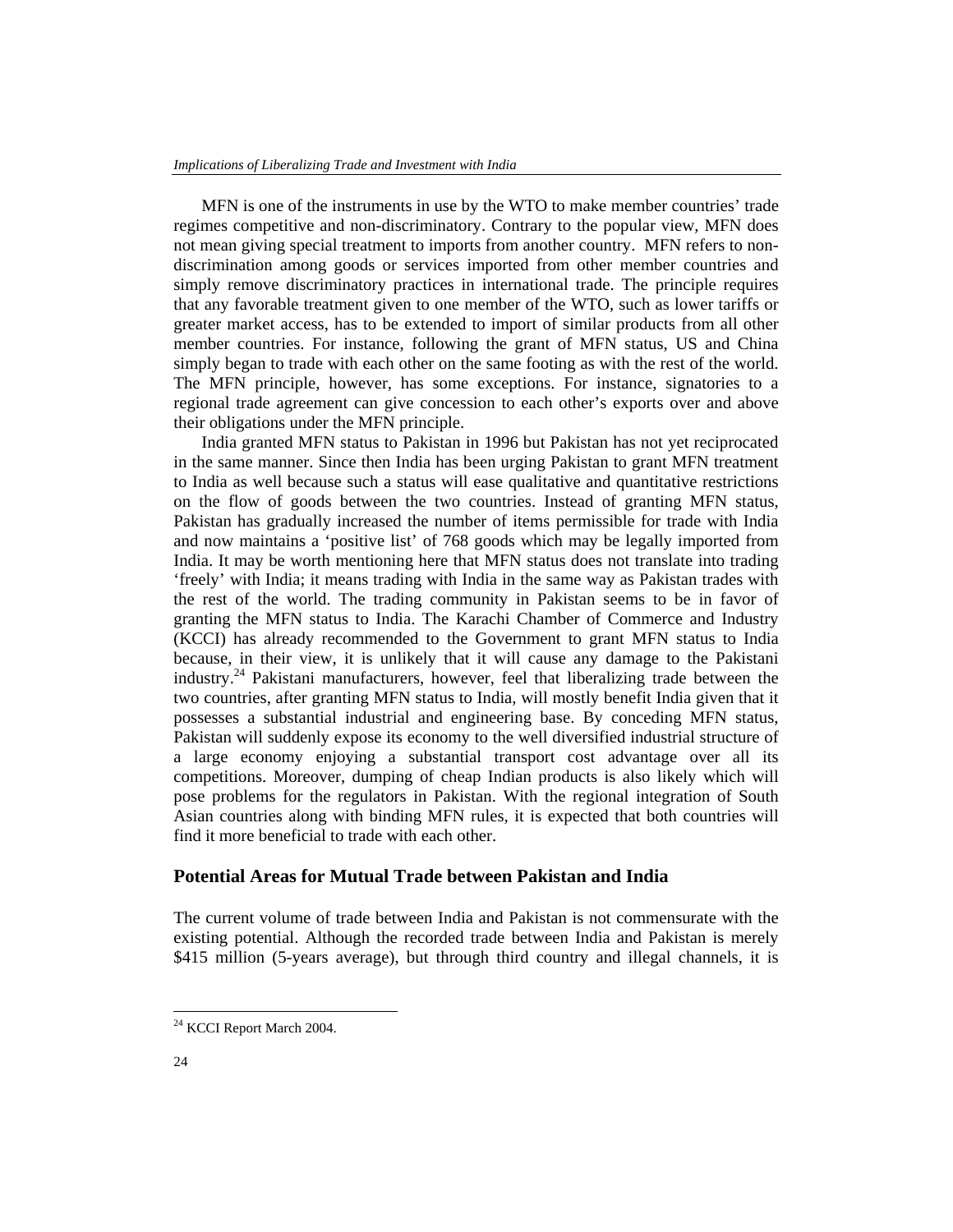estimated between \$250 million to \$2 billion annually.<sup>25</sup> On the basis of FY04 trade, though the overall market size available for Pakistan's exports may reach \$ 5.1 billion, given the fact that additional exportable surplus might not be available in the short run, the potential exports to India is estimated around \$2.5 billion . On the other hand, the size of potential imports from India is about US \$2.7 billion. The total trade potential (exports plus imports), between Pakistan and India, therefore, could be around \$5.2 billion. This can be compared with other estimates of \$1.85 billion<sup>26</sup> in a World Bank study, using fixed effects gravity model of bilateral trade based on 2001 data and \$6.5 billion<sup>27</sup> in the ICRIER study (December 2004), using the augmented gravity model specification. Among all SAARC members India's trade potential is indicated only for Pakistan in the ICRIER study. Baroncelli (2006) also derives a trade potential, including unofficial trade of \$3.2 billion, and Batra gravity model (2004) estimated \$6.6 billion. The Federation of Indian Chambers of Commerce and Industry (2003) estimate potential of trade around \$6 billion to \$8 billion. The potential of trade between the two countries quoted by the KCCI lies within the vicinity of \$5 to 10 billion,<sup>28</sup> which can be fully explored and expanded by adopting mutually beneficial policies and joint strategies. Indian and Pakistani business leaders, during their meetings at different times, have identified various areas which have a substantial potential for cooperation and an immense scope for bilateral trade. These include tea, spices, auto parts, consumer and light engineering goods, tires and transport equipment, entertainment, healthcare, IT and pharmaceuticals from India, and fresh and dry fruits, sugar, raw cotton, gems, fish, marbles and onyx, power and textiles from Pakistan. The literature review reveals considerable potential for expanding bilateral trade. Revealed Comparative Indices (RCI) show that India being a larger economy has comparative advantage in significantly more tradable items compared to Pakistan. These include: food and beverages, chemicals, machine tools, household electronics, steel products and transport equipment such as motor vehicles, motor cycles and bicycles. Pakistan has comparative advantage over India in a range of products, including cotton textiles, rice, leather and leather products, and surgical goods.<sup>29</sup> Intra-industry trade indices also show that there is intra-industry trade in basic manufactures, machinery and transport equipment and miscellaneous manufactured articles. Potential sectors for bilateral trade between India and Pakistan are discussed below.

## **Potential Sectors for Trade**

The potential for trade between Pakistan and India can be assessed keeping in view the trade volume which currently flows through informal channels or via third countries.

<sup>&</sup>lt;sup>25</sup> See footnote 6 and 7.<br><sup>26</sup> See footnote 2.

<sup>27</sup> Batra, 2004.

<sup>&</sup>lt;sup>28</sup> See footnotes 17 and 24; No details regarding the basis of the estimates are mentioned in the report.<br><sup>29</sup> Taneja in Naqvi and Schuler, 2006.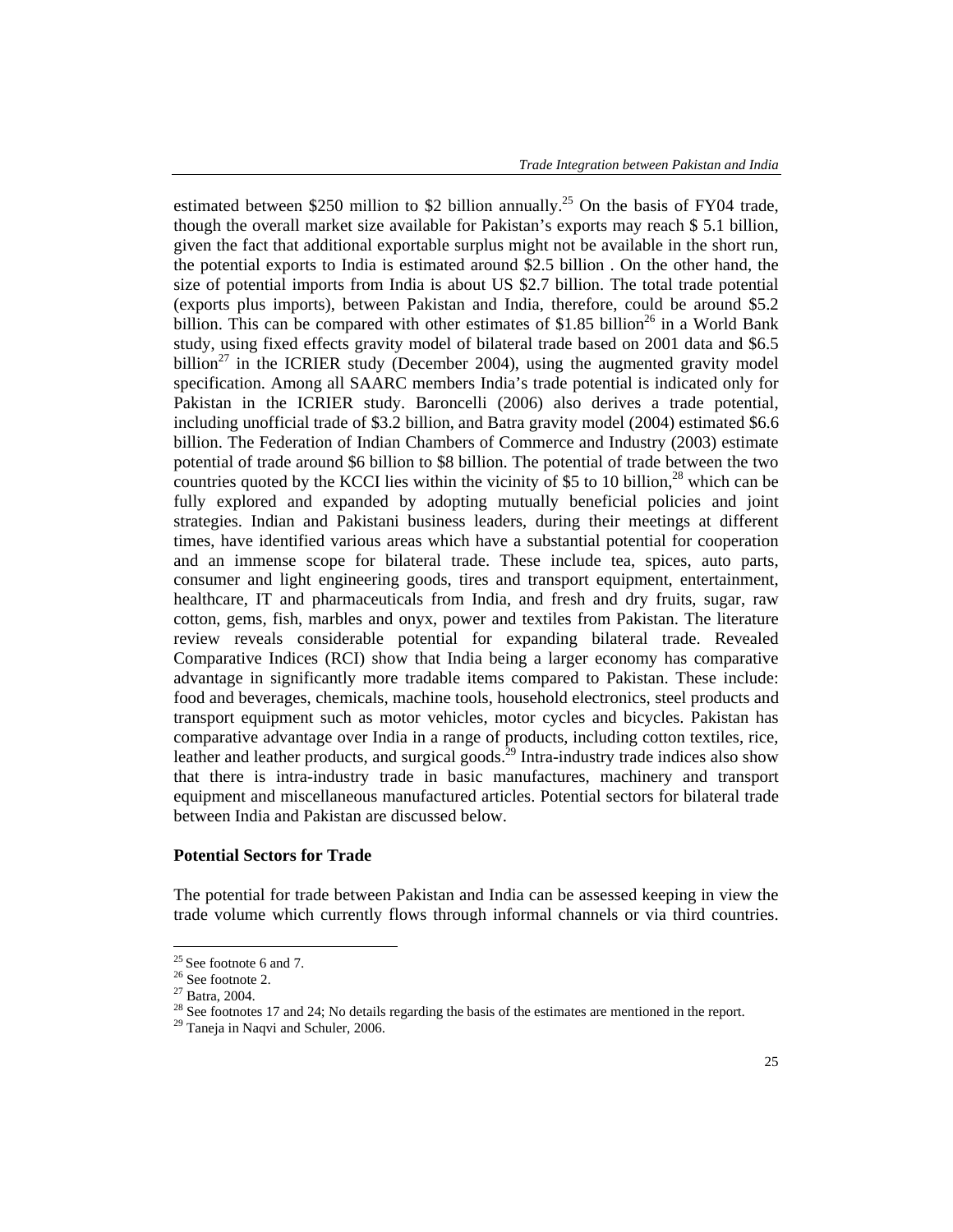This provides us with a rough estimate of the trade volume which may change its route, i.e. from informal to formal or from third country to direct trade, as a result of removing trade barriers. It would, however, be difficult to assess how much new trade activity is likely to be generated by the liberalization of the trade regime and how backward or forward linkages are likely to impact other production/services activities. The assessment of the potential impact has several facets and is beyond the scope of this study; however one element can be unearthed by analyzing the existing formal trade patterns of the two countries. By comparing Pakistan's exports to the rest of the world with India's imports from the rest of the world, potential sectors can be identified where the scope of the existing exportable items could be expanded. Similarly, potential items which could be imported from India can be judged by comparing India's exports and Pakistan's imports. The following section contains the analysis of exports and imports of Pakistan and India at the 8-digit level HS classification<sup>30</sup> for the two fiscal years FY03 and FY04 by comparing the unit values (presuming it reflects the price content) to identify the potential sectors/items. Since the data covers the full year trade, the difference in time periods of the fiscal years of Pakistan and India has been ignored. Further, the fact that the existing trade between the two countries is nominal given their overall trade with the rest of the world has also been ignored in the analysis of the data. The results are discussed in the following sections.

### **Potential Items for Export to India**

A comparison of Pakistan's exports with Indian imports from the rest of the world indicates various potential sectors which can be explored in case trade between the two countries is liberalized. Of the total value of Pakistan's exports in FY04, 32 percent represents those items which are also imported by India from the rest of the world, constituting one-third of the total Indian imports. There are about 1181 '8-digit-level' items worth \$3.9 billion common between Pakistan's exports and India's imports during FY04, covering 45 percent of the total number of items exported by Pakistan (**Table 5).** These pertain to major sectors like textiles and textile articles, prepared foodstuffs, spirits and vinegar etc., raw hide and skins, leather, fur skins, etc., mineral products, plastics, rubber, vegetable products, machinery, mechanical appliances and electrical equipment, etc **(Annexure 3).** Majority of the items (about 60 percent) have exports worth less than or equal to \$0.1 million and the textiles and textile articles remains the dominant sector (around 68 percent of the export value of common items). Nevertheless, sectors other than the textiles constitute 80 percent of the total number of common items and cover items for which there is a wide scope for exports**.** 

 The Indian imports under these non-textile items constitute over 98 percent of the total value of imports in common items and 45 percent of these items have individual imports worth more than or equal to \$5 million. The bulk of these common items

<sup>&</sup>lt;sup>30</sup> Harmonized System of Commodity Classification: World Customs Organization.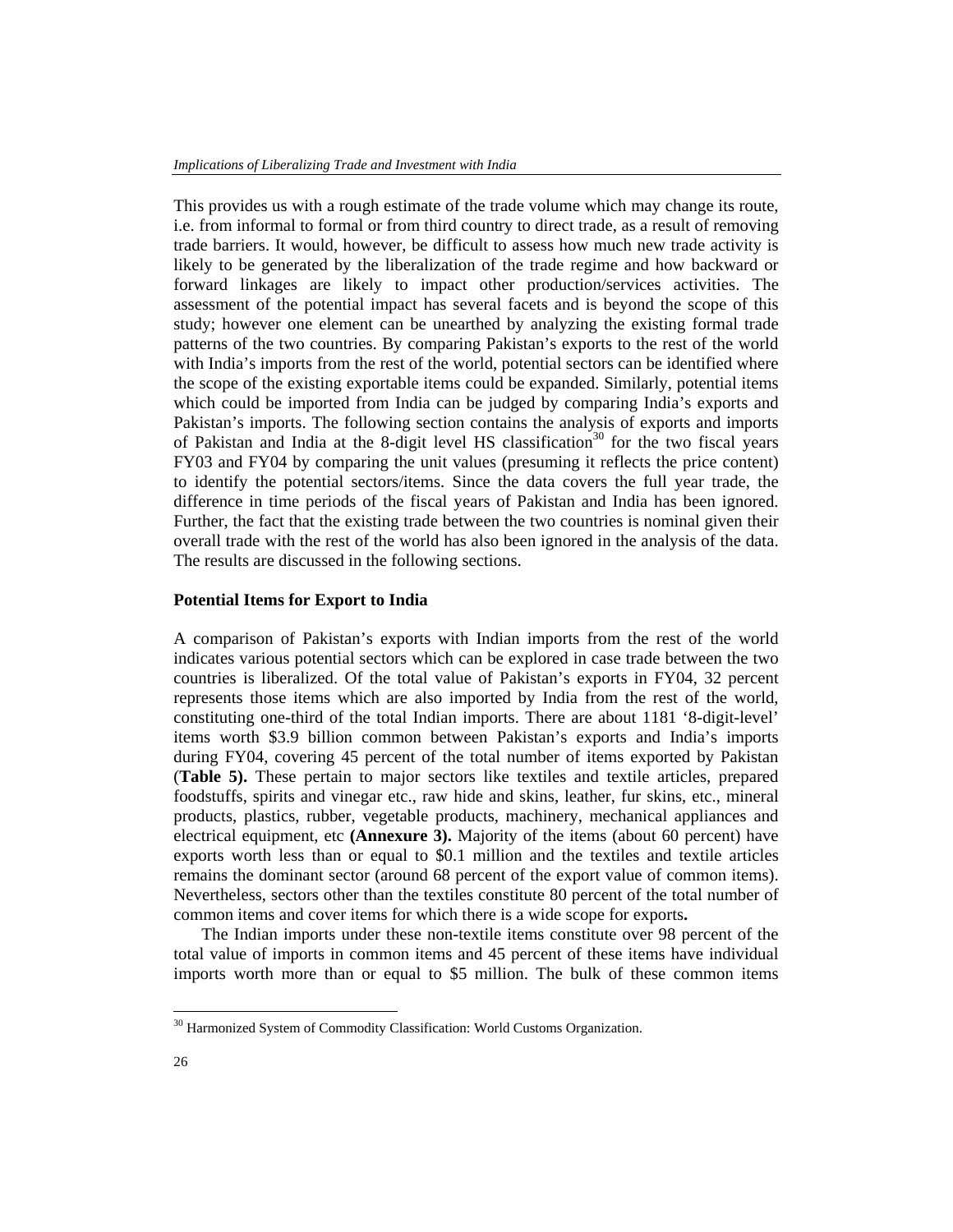imported by India pertain to mineral oil and products (mineral fuel/oil/wax, and bituminous) and since Pakistan itself is a major importer of petroleum products, this sector probably does not offer much scope for increasing exports to India. The remaining sectors, however, still account for a significant proportion as Indian imports in these categories amounts to \$5.8 billion. The major sectors other than mineral oil and products include: machinery, mechanical appliances and electrical equipment, etc.; vehicles, aircrafts and parts, etc.; vegetable products; products of chemical or allied industries (including items like fertilizer); plastics and rubber and textiles and textile articles.

|                                                                       |                 |                | <b>FY03</b>     |                | <b>FY04</b>     |                |                 |                |
|-----------------------------------------------------------------------|-----------------|----------------|-----------------|----------------|-----------------|----------------|-----------------|----------------|
| <b>Export/Import</b><br><b>Volume</b>                                 | Pakistan        |                | India           |                | <b>Pakistan</b> |                | India           |                |
|                                                                       | No. of<br>items | <b>Exports</b> | No. of<br>items | <b>Imports</b> | No. of<br>items | <b>Exports</b> | No. of<br>items | <b>Imports</b> |
| Less than or<br>equal to                                              |                 |                |                 |                |                 |                |                 |                |
| 0.1                                                                   | 511             | 12             | 185             | 7              | 704             | 17             | 272             | 10             |
| 0.2                                                                   | 69              | 10             | 85              | 12             | 106             | 15             | 104             | 15             |
| 0.3                                                                   | 37              | 9              | 56              | 14             | 57              | 14             | 50              | 12             |
| 0.4                                                                   | 17              | 6              | 37              | 13             | 31              | 11             | 49              | 17             |
| 0.5                                                                   | 17              | 8              | 30              | 13             | 23              | 10             | 43              | 20             |
| $\mathbf{1}$                                                          | 40              | 29             | 77              | 56             | 67              | 48             | 132             | 94             |
| 5                                                                     | 63              | 146            | 195             | 481            | 98              | 219            | 288             | 722            |
| Above 5 million                                                       | 42              | 1549           | 131             | 19272          | 95              | 3575           | 243             | 25402          |
| <b>Common Items</b><br><b>Total No. of</b><br><b>Items: Exports /</b> | 796             | 1768           | 796             | 19868          | 1181            | 3909           | 1181            | 26291          |
| <b>Imports</b>                                                        | 2391            | 11978          | 7900            | 61412          | 2646            | 12313          | 8887            | 78150          |

**Table 5: Frequency Distribution of Common Items between Pak Exports and Indian Imports**  (US\$ million)

 In order to analyze the potential sectors on the basis of pricing, the average unit price of the Pakistani exports and Indian imports as an approximation of the actual prices are used. Since these values also reflect the quality of the products, as such two items with the same HS-code may still not be comparable because their unit values may be different due to the difference in quality. An analysis of the unit values of Pakistan exports and Indian imports reveals that 70.3 percent of the common items exported from Pakistan have unit values less or equal to the Indian imports unit values (**Table 6).** This share remains 68 percent in case of only those items which have export value of more than one million dollars – though the number of items declines drastically to just 104. Although the differential between the unit values might be due to the quality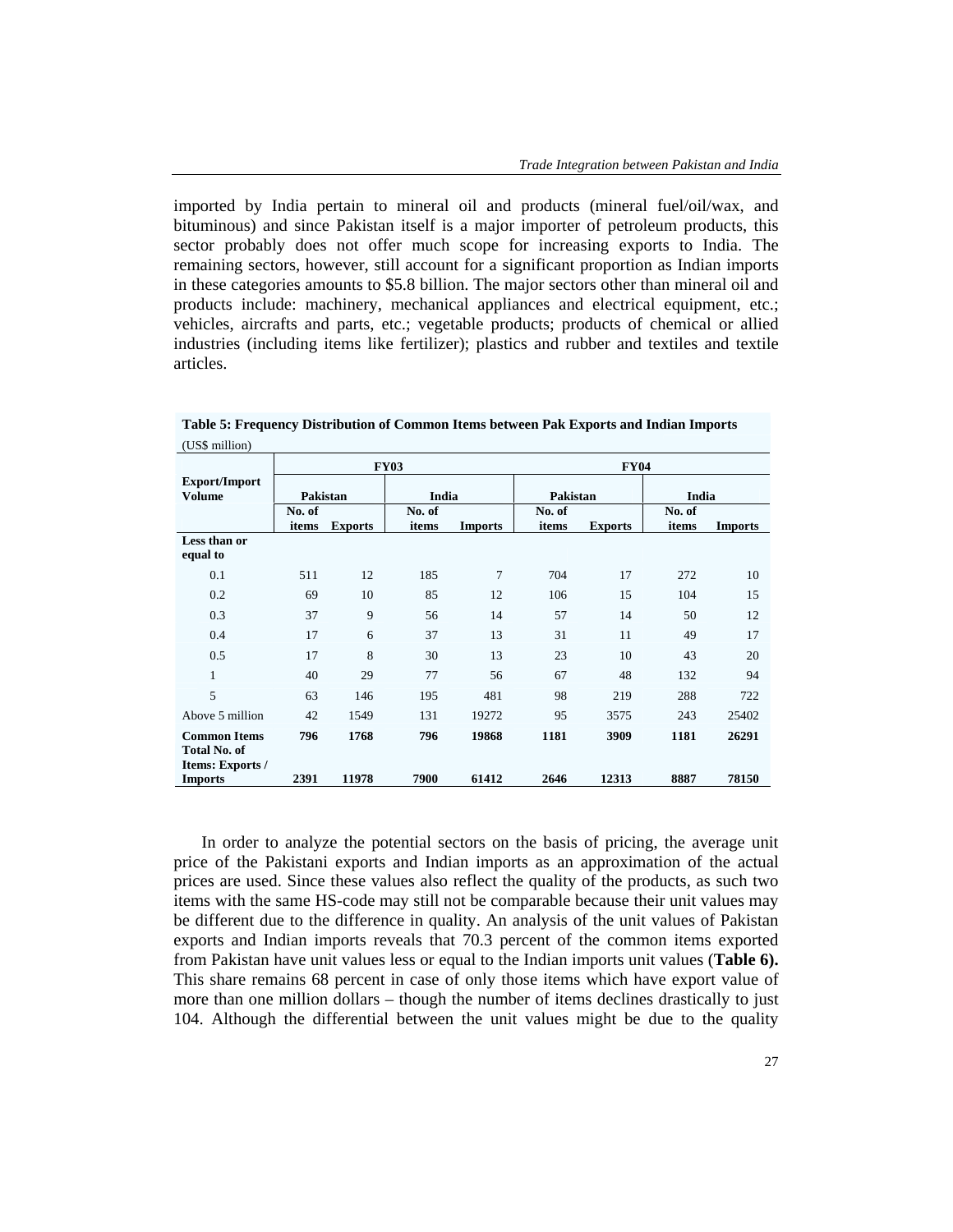factor, still this shows that there is a large scope for the export of these items simply by producing the quality required in India.

As mentioned earlier, the overall market size for items with unit values less than that of India is around \$5.1 billion. The

actual potential to export, however, depends upon the availability of exportable surplus. In the short run, it is expected that trade might divert from other destinations to India for two reasons. First, due to lower transportation costs, the profit margins may give an incentive to exporters to change the destination; second, traders may start exporting to make inroads in the Indian markets to diversify their markets and to take advantage of a socially identical consumer base. Part of the increased trade may comprise of diversion from the existing informal trade. The maximum diversion of exports to India is estimated at US \$2.5 billion, which represents FY04 exports of 692 common items to destinations in the rest of the world, having unit values less than that of Indian imports.

| Unit Values of Pak Exports and Indian Imports |                |             |             |                    |                |  |  |  |
|-----------------------------------------------|----------------|-------------|-------------|--------------------|----------------|--|--|--|
|                                               |                | All common  |             | $>$ US\$ 1 million |                |  |  |  |
|                                               |                | items       |             |                    |                |  |  |  |
| <b>Ratio of unit</b>                          |                |             |             |                    |                |  |  |  |
| values (Pak/India)                            |                | <b>FY03</b> | <b>FY04</b> | <b>FY03</b>        | <b>FY04</b>    |  |  |  |
| Less than                                     |                |             |             |                    |                |  |  |  |
| or equal to $0.2$                             |                | 140         | 204         | 13                 | 20             |  |  |  |
|                                               | 0.4            | 146         | 179         | 24                 | 27             |  |  |  |
|                                               | 0.6            | 91          | 142         | 6                  | 30             |  |  |  |
|                                               | 0.8            | 63          | 87          | 9                  | 11             |  |  |  |
|                                               | 1              | 48          | 80          | 9                  | 16             |  |  |  |
|                                               | 1.2            | 45          | 59          | 5                  | 12             |  |  |  |
|                                               | 1.4            | 26          | 37          | 6                  | 4              |  |  |  |
|                                               | 1.6            | 15          | 35          | $\overline{c}$     | 8              |  |  |  |
|                                               | 1.8            | 16          | 28          | $\Omega$           | 3              |  |  |  |
|                                               | $\overline{c}$ | 11          | 15          | 3                  | $\overline{2}$ |  |  |  |
| Above 2                                       |                | 67          | 118         | 6                  | 20             |  |  |  |
| <b>Common Items</b>                           |                |             |             |                    |                |  |  |  |
| with UV                                       |                | 668         | 984         | 83                 | 153            |  |  |  |
| <b>Total No. of</b>                           |                |             |             |                    |                |  |  |  |
| <b>Common Items</b>                           |                | 796         | 1181        | 796                | 1181           |  |  |  |

**Table 6: Frequency Distribution of Ratio Between** 

Nevertheless, the likelihood of such diversion is very low.

Of the common items with unit values of Pakistan's exports less than twice the unit value of Indian imports (representing individual import value of over \$100 million ), the major categories include nuclear reactor, boiler, machinery and parts; aircrafts, spacecrafts and parts; vehicles other than rail or tramway parts; plastics and articles thereof; optical, photographic, cinematographic items; fertilizers; wool, fine or coarse animal hair; miscellaneous chemical products; rubber and articles thereof; man-made filaments; ships, boats and floating structures; edible fruits and nuts, fresh/dry and edible vegetables roots tubers *(***Annexure 4).** Within these categories, however, the trend of import of some of the items (such as *fertilizers, man-made filaments* and *edible vegetables roots tubers*) in India is quite volatile and probably depends on the domestic supply situation. Currently, Pakistan's exports in these categories are also quite low.

## **Potential Items for Imports from India**

Over the last few years, Pakistan's overall imports have largely been concentrated in the machinery, chemicals and petroleum groups due mainly to growing needs of the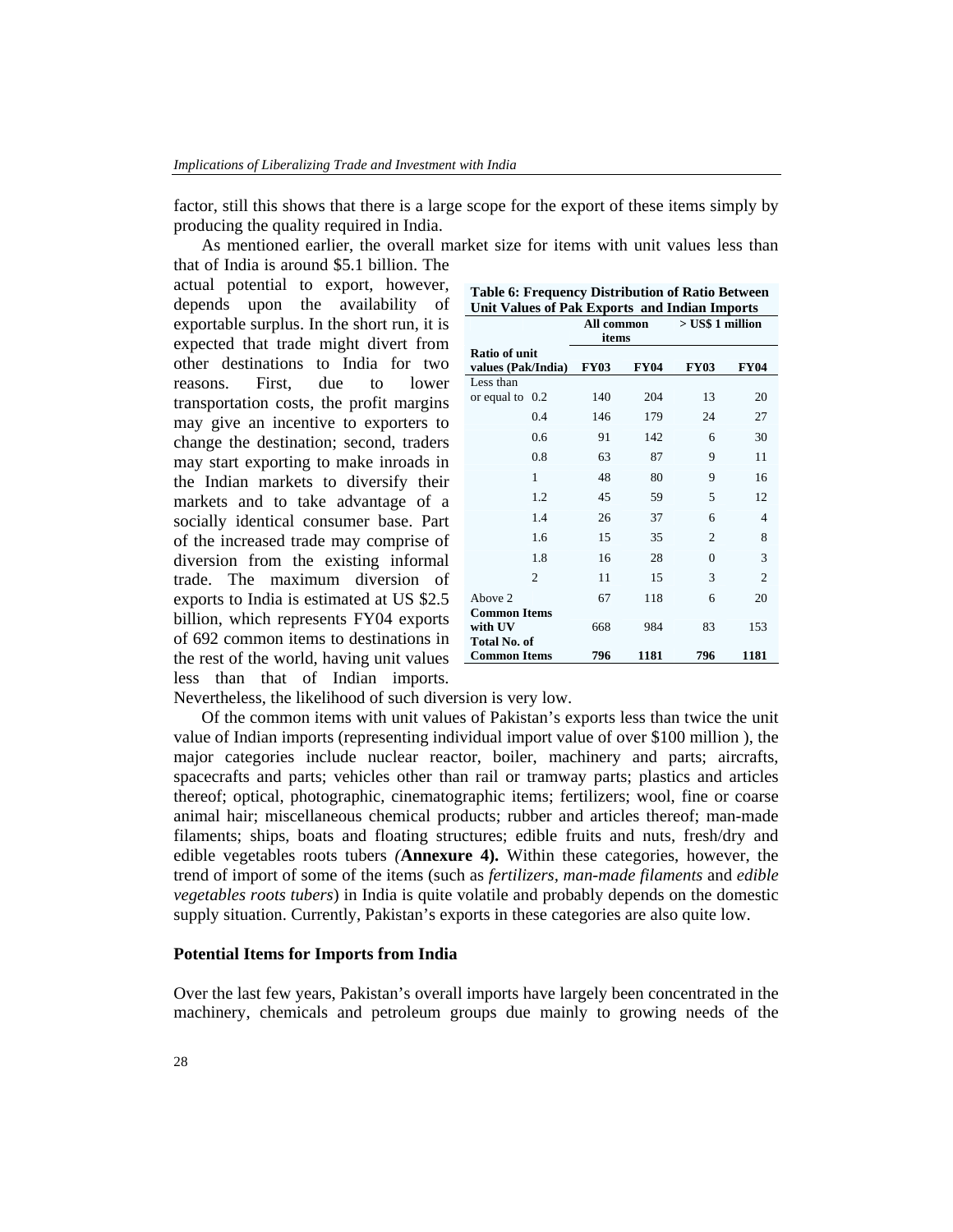economy. Imports of textile machinery have in particular witnessed a substantial growth due to the BMR activities of the textile sector in order to cope with the challenges of a quota free regime. Imports in other groups also reflect the growth in the size of the economy. While making assessment of the needs for Pakistan's imports by comparing items imported by Pakistan with those which are exported by India, it is observed that Indian exports still covered almost 53 percent of Pakistan's total import items**.** 

 In FY04, there were 2,646 common items of Pakistan's imports worth over \$7 billion (which accounts for 53 percent of the total import items and 47 percent of the aggregate value of imports). Under these items India also had exports worth over \$15 billion (covering 24 percent of the total value of imports). Analysis reveals that 41 percent of the total common items have individual imports of less than or equal to \$ 0.1 million only. Moreover, imports are concentrated to few items, i.e. 6.4 percent of the total common items with individual imports above \$5 million contribute 83 percent of import value of these common items **(Table 7).** Excluding mineral products, the bulk of Pakistan's imports pertains to products, i.e. chemical or allied industries; machinery and mechanical appliances; electrical equipment, etc.; vehicles, aircrafts, etc.; vegetable products; base metals and its articles; plastics, rubber natural pearls, precious or semi precious, etc.; textiles and textiles articles; animal or vegetable fats and oils, etc.; pulp of wood, waste and scrap, etc. and optical, photographic and surgical instruments, etc.

| (In million US\$)          |        |                 |        |                |                 |                |        |                |  |
|----------------------------|--------|-----------------|--------|----------------|-----------------|----------------|--------|----------------|--|
| <b>Export/Import</b>       |        |                 |        |                |                 |                |        |                |  |
| <b>Volume</b>              |        | <b>FY03</b>     |        | <b>FY04</b>    |                 |                |        |                |  |
|                            |        | <b>Pakistan</b> |        | India          | <b>Pakistan</b> |                |        | India          |  |
|                            | No. of |                 | No. of |                | No. of          |                | No. of |                |  |
|                            | items  | <b>Imports</b>  | items  | <b>Exports</b> | items           | <b>Imports</b> | items  | <b>Exports</b> |  |
| Less than or equal to      |        |                 |        |                |                 |                |        |                |  |
| 0.1                        | 885    | 26              | 468    | 20             | 1094            | 34             | 475    | 20             |  |
| 0.2                        | 241    | 35              | 226    | 32             | 312             | 45             | 270    | 38             |  |
| 0.3                        | 132    | 32              | 126    | 31             | 196             | 48             | 156    | 38             |  |
| 0.4                        | 89     | 31              | 129    | 44             | 128             | 44             | 135    | 46             |  |
| 0.5                        | 53     | 23              | 79     | 35             | 97              | 44             | 119    | 53             |  |
| 1                          | 168    | 118             | 248    | 175            | 266             | 194            | 398    | 280            |  |
| 5                          | 224    | 476             | 386    | 867            | 383             | 829            | 673    | 1599           |  |
| Above 5                    |        |                 |        |                |                 |                |        |                |  |
| million                    | 112    | 3312            | 242    | 5949           | 170             | 6061           | 420    | 13176          |  |
| <b>Common</b>              |        |                 |        |                |                 |                |        |                |  |
| <b>Items</b>               | 1904   | 4054            | 1904   | 7152           | 2646            | 7298           | 2646   | 15249          |  |
| <b>Total No. of Items:</b> |        |                 |        |                |                 |                |        |                |  |
| <b>Exports/Imports</b>     | 4754   | 12220           | 9554   | 52719          | 4948            | 15592          | 10224  | 63842          |  |

**Table 7: Frequency Distribution of Items Common in Pak Imports and Indian Exports**